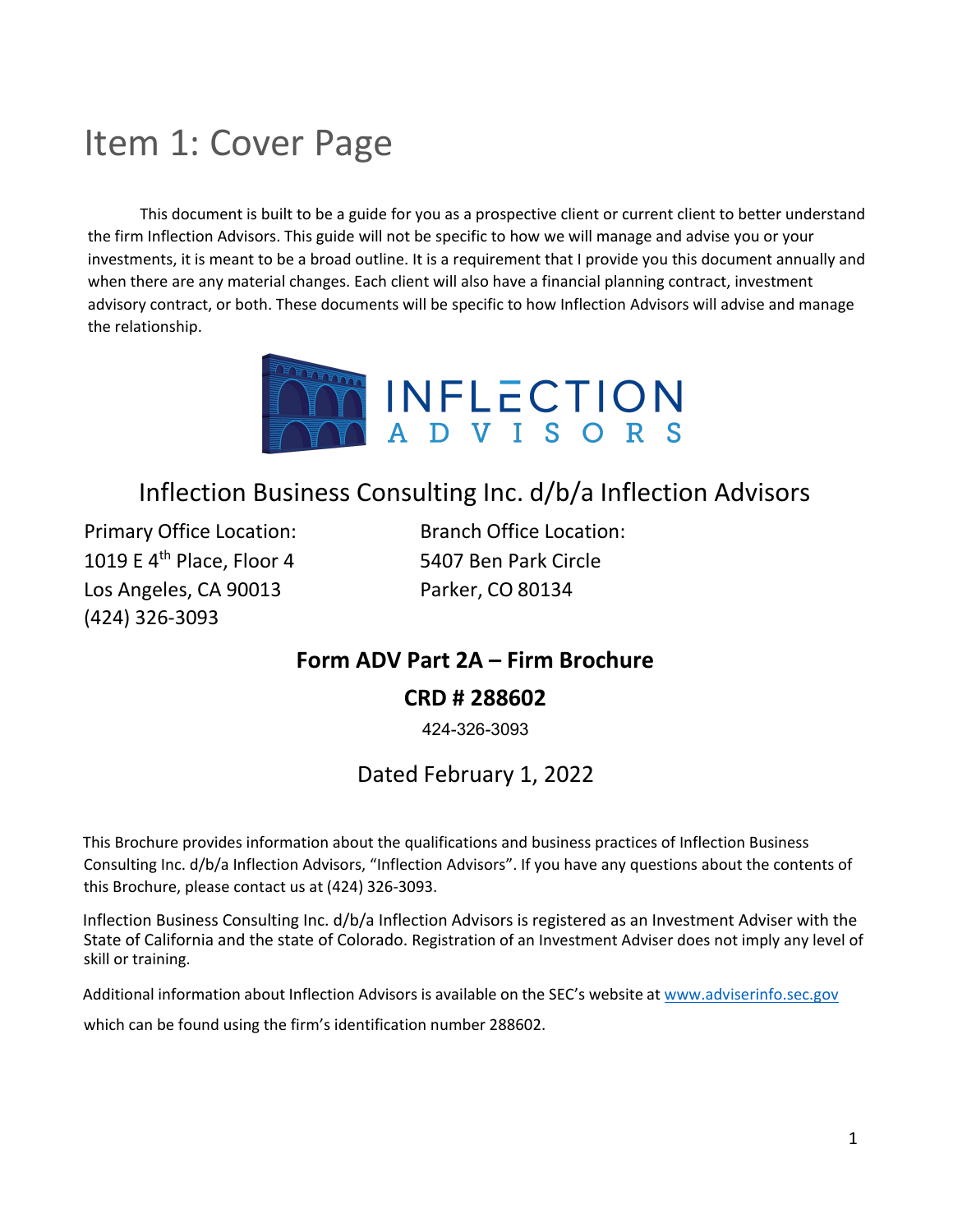## <span id="page-1-0"></span>Item 2: Material Changes

This is the third filing of the Form ADV Part 2A for Inflection Advisors, there are material changes are as

follows:

• We have changed our fees to incorporate an annual Record Keeping & Administrative fee of \$80 per annum. This fee will be charged quarterly at \$20 per quarter per account.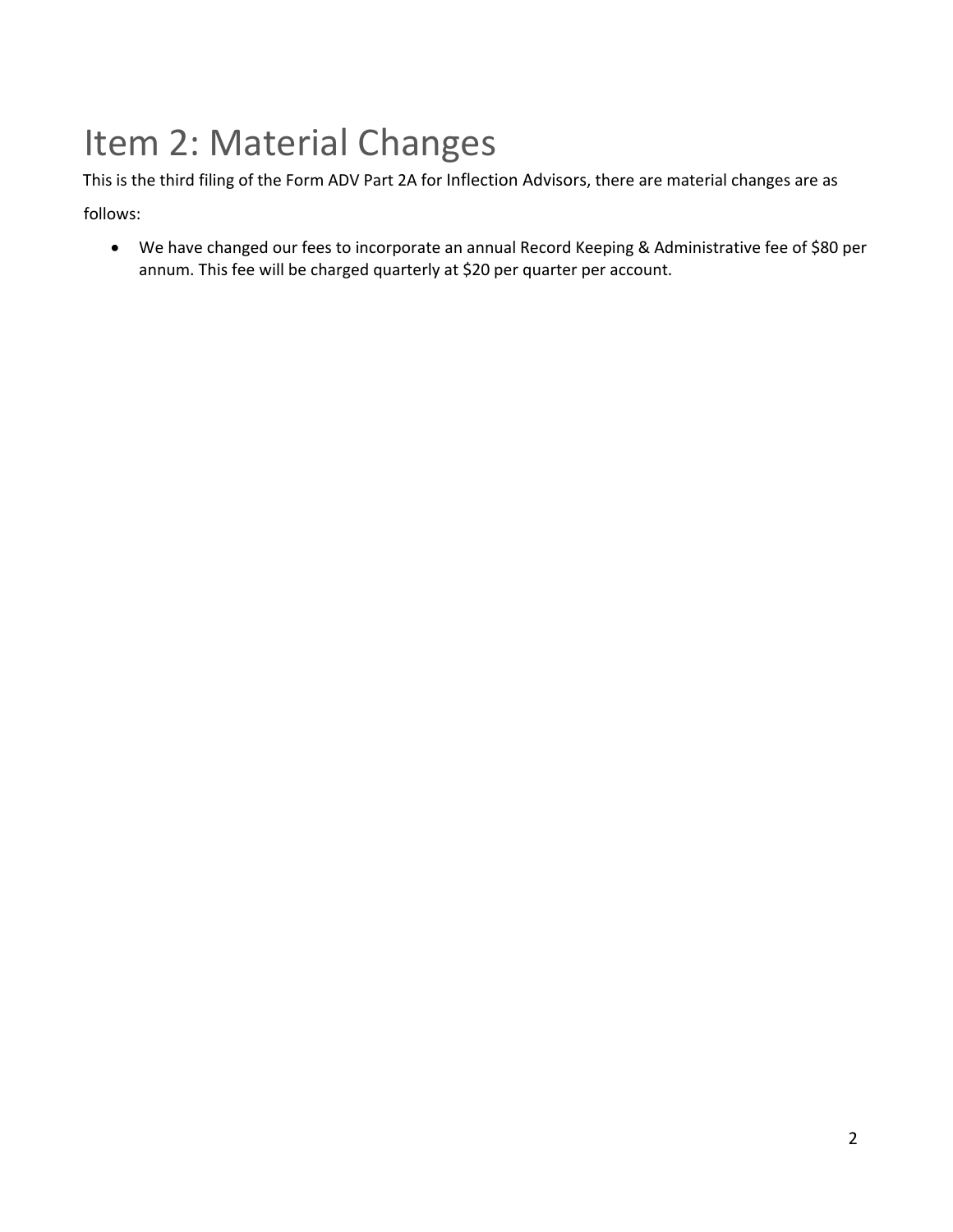## Item 3: Table of Contents

### **Contents**

| Item 1: Cover Page                                                                             | $\mathbf{1}$   |
|------------------------------------------------------------------------------------------------|----------------|
| Item 2: Material Changes                                                                       | $\overline{2}$ |
| Item 4: Advisory Business                                                                      | 4              |
| Item 5: Fees and Compensation                                                                  | 10             |
| Item 6: Performance-Based Fees and Side-By-Side Management                                     | 13             |
| Item 7: Types of Clients                                                                       | 13             |
| Item 8: Methods of Analysis, Investment Strategies and Risk of Loss                            | 14             |
| Item 9: Disciplinary Information                                                               | 17             |
| Item 10: Other Financial Industry Activities and Affiliations                                  | 18             |
| Item 11: Code of Ethics, Participation or Interest in Client Transactions and Personal Trading | 19             |
| Item 12: Custodial Practices                                                                   | 20             |
| Item 13: Review of Accounts                                                                    | 21             |
| Item 14: Client Referrals and Other Compensation                                               | 22             |
| Item 15: Custody                                                                               | 22             |
| Item 16: Investment Discretion                                                                 | 22             |
| Item 17: Voting Client Securities                                                              | 23             |
| Item 18: Financial Information                                                                 | 23             |
| Form ADV Part 2B - Brochure Supplement Gregory J Karis                                         | 26             |
| Form ADV Part 2B - Brochure Supplement for Russell W Telfer                                    | 29             |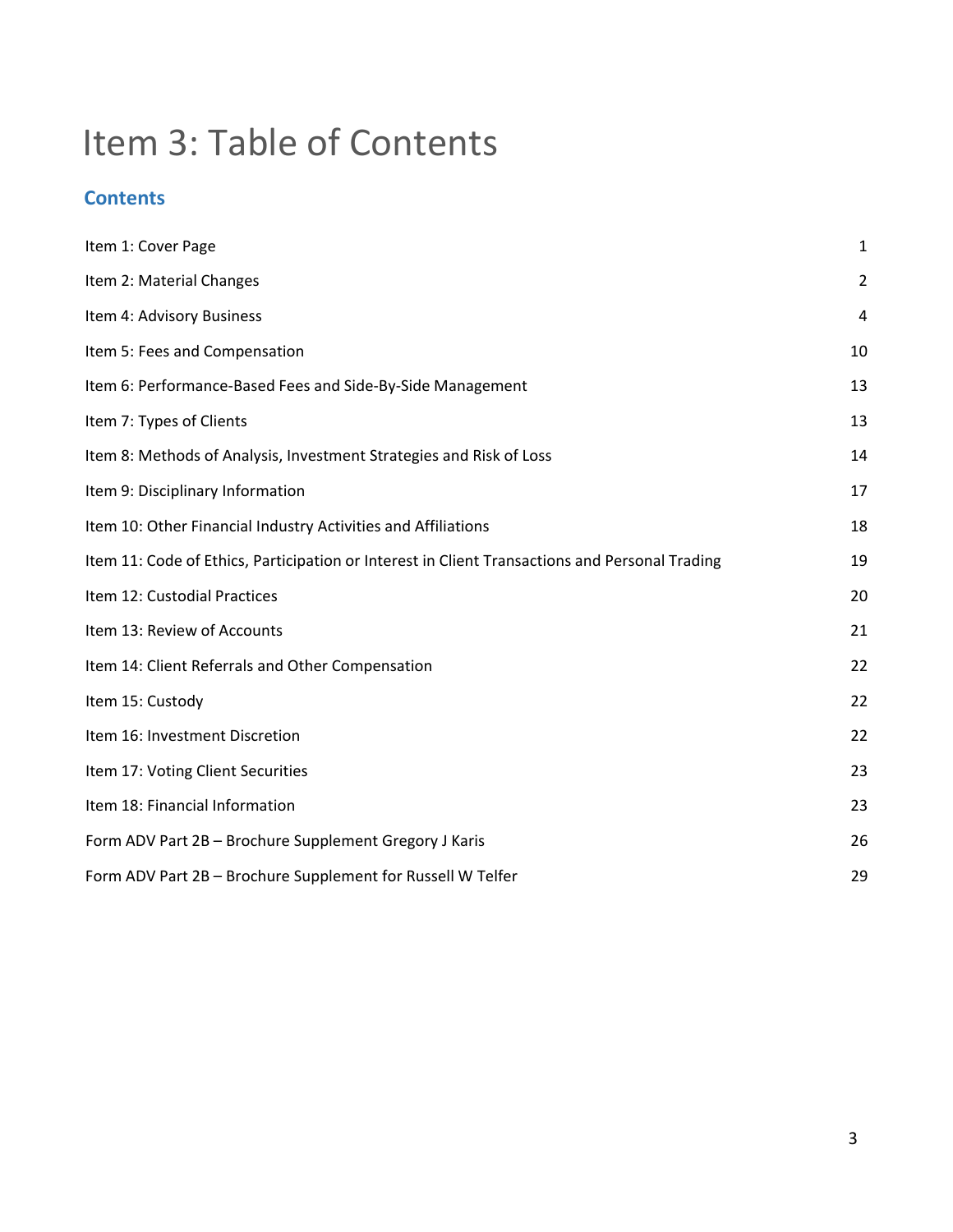## <span id="page-3-0"></span>Item 4: Advisory Business

### **Description of Advisory Firm**

Inflection Business Consulting Inc. is a California domiciled S-Corporation formed in February 2017 and subsequently registered as an investment advisor in July of 2017. We may operate under the DBA of Inflection Advisors. There are no subsidiaries nor is the firm controlled by another financial services industry entity. Gregory Karis is the CEO, Principal Owner and the CCO- Chief Compliance Officer of Inflection Advisors.

The firm has a branch office in Parker, CO. Primary business oversight is in and from Los Angeles, CA.

Our firm can and does provide comprehensive financial planning services for a fee. We also manage assets for an advisory fee. We do not provide legal or accounting services. We offer advice on insurance policies but refer all insurance sales to an affiliated insurance brokerage. We will earn a percentage commission and renewal payment depending on the insurance policy. This is done to ensure the client's best interests are accounted for and that our firm can service the contracts for our clients. All conflicts and commissions earned will be disclosed and discussed prior to engagement.

An initial interview is conducted with you to discuss your current situation, long-term goals, life plans and find out what concerns you have currently. This intro can be anywhere from 10 minutes to an hour.

Our second meeting will be more formal, at this time we will discuss the scope of services that may be provided. After this formal discovery meeting you will be provided with this Form ADV Part 2A and 2B firm brochure. This will include a statement involving our privacy policy, as well as a brochure supplement about your investment advisor representative (IAR). The firm will disclose any material conflicts of interest that could be reasonably expected to impair the rendering of unbiased and objective advice; this information can be found in Item 10 of this brochure.

After discovery your IAR will provide you with a detailed scope of services and contract, Letter of Engagement, or proposal. To move forward you must first agree and sign these contracts between Inflection Advisors and yourself. Further discussion and analysis will be conducted to determine financial need, goals, holdings, etc.

Depending on the scope of the engagement, the client may be asked to provide copies of the following documents early in the process:

- Wills, codicils and trusts
- Insurance policies
- Mortgage information
- Tax returns, Business Contracts, Company Bylaws etc.
- Student loans
- Divorce decree or separation agreement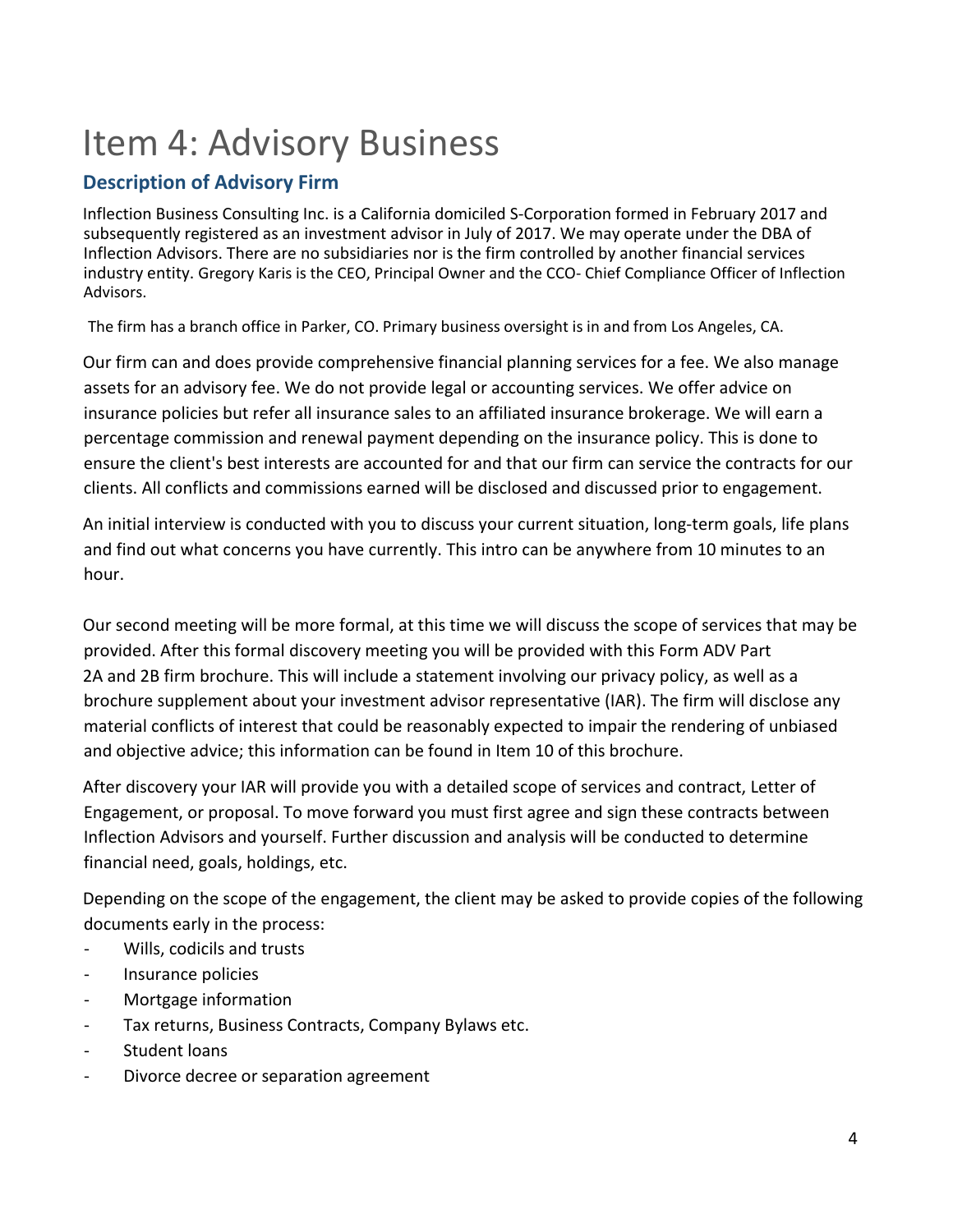- Current financial specifics including W-2s or 1099s
- Information on current retirement plans and benefits provided by an employer
- Statements reflecting current investments in retirement and non-retirement accounts
- Employment or other business agreements
- Completed risk profile questionnaires or other forms provided by our firm.

It is important that we are provided with an adequate level of information and supporting documentation throughout the term of the engagement including but not limited to: source of funds, income levels, and an account holder or attorney-in-fact's authority to act on behalf of the account, among other information that may be necessary for our services. The information and/or financial statements provided to us need to be accurate.

Our firm feels working with your other professionals such as CPA's, Tax Consultants, and Attorneys can further our ability to provide the best advice for you.

### **Types of Advisory Services**

### **Investment Advisory Services**

We are in the business of managing individually tailored investment portfolios. Our firm provides continuous advice for you regarding the investment of your funds based on your individual needs. We generally ascribe to Modern Portfolio Theory; employing securities that mimic indexes. Portfolios are built toward: goals, objectives, time horizon, and risk tolerance. We believe it is possible to create an efficient portfolio that can offer an appropriate return for a given level of risk. We do not employ market timing or stock selection methods of investing but rather a long term, buy-and hold strategy with periodic rebalancing of the account to maintain desired risk levels.

Our firm strives to create portfolios that contain asset allocations that are diversified, tax-efficient, and low-cost whenever practical. It is most common to find a broad range of mutual funds or ETFs within a portfolio, certain accounts may contain inherited select individual stocks, and bonds.

We develop your personal investment policy or an investment plan with an asset allocation target and create and manage a portfolio based on personal discussions. During our data-gathering process, we determine your individual objectives, time horizons, risk tolerance, and liquidity needs. We may also review and discuss your prior investment history, as well as family composition and background.

Account supervision is guided by the stated objectives of you the client. (e.g., maximum capital appreciation, growth, income, or growth and income), as well as tax considerations. You may impose reasonable restrictions on investing in certain securities, types of securities, or industry sectors. Fees pertaining to this service are outlined in Item 5 of this brochure.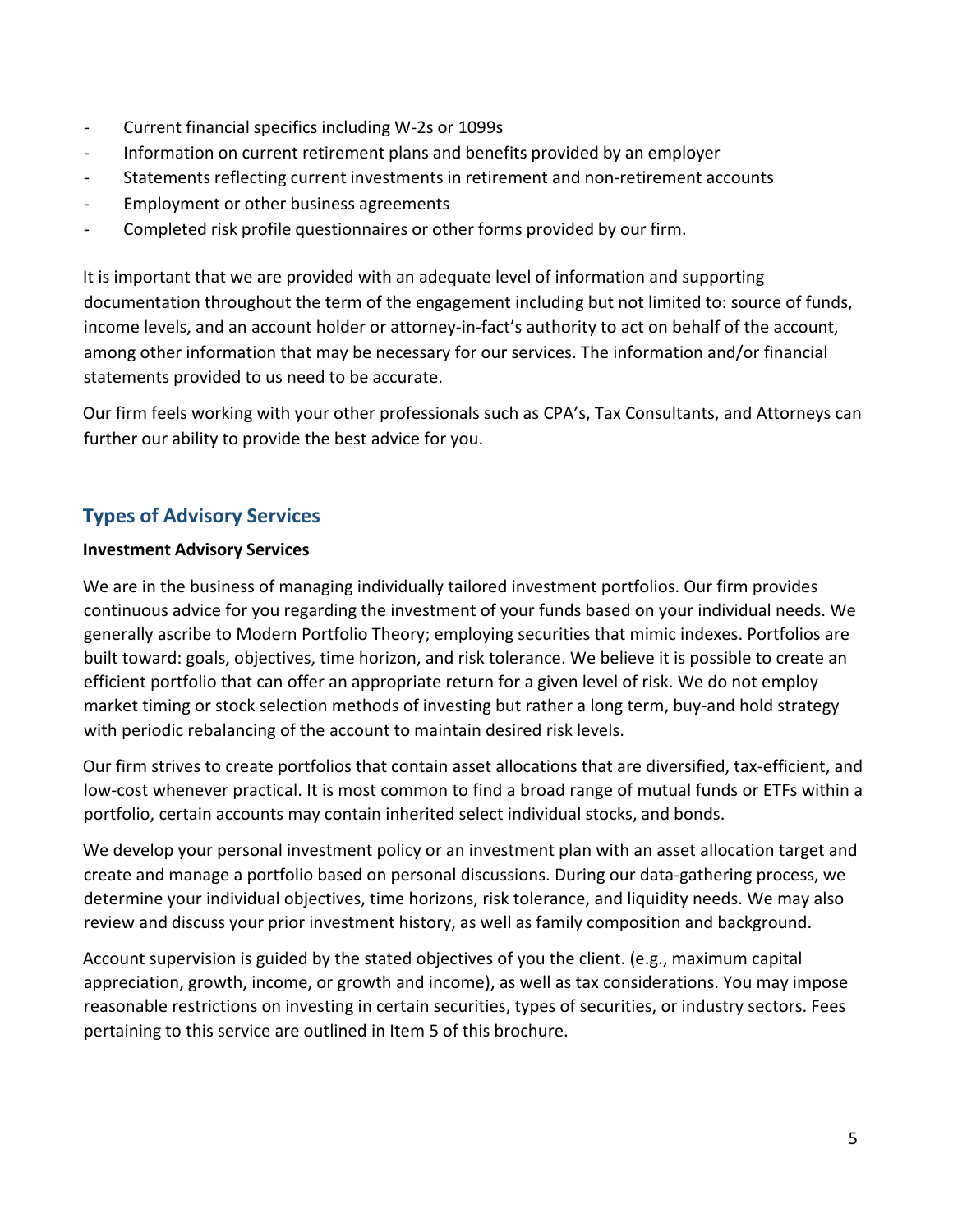### **Third Party Manager Recommendations**

We offer investment advisory services through the recommendation of third-party money managers ("Outside Managers") for portfolio management services. We assist clients in selecting an appropriate allocation model, completing the Outside Manager's investor profile questionnaire, interacting with the Outside Manager and reviewing the Outside Manager. Our review process and analysis of outside managers is further discussed in Item 8 of this Form ADV Part 2A. Additionally, we will meet with the client on a periodic basis to discuss changes in their personal or financial situation, suitability, and any new or revised restrictions to be applied to the account. Fees pertaining to this service are outlined in Item 5 of this brochure.

### **Ongoing & Project Based Financial Planning**

We provide ongoing financial planning services based on the needs and goals of the client and may address topics such as the areas outlined below.

Financial planning is an evaluation of a client's current and future financial state by using currently known variables to predict future cash flows, asset values and withdrawal plans. The key defining aspect of financial planning is that through the financial planning process, all questions, information and analysis will be considered as they affect and are affected by the entire financial and life situation of the client. Clients purchasing this service will receive a written or an electronic report, providing the client with a detailed financial plan designed to achieve his or her stated financial goals and objectives.

After the client signs the engagement agreement or scope of services contract, Inflection Advisors may use a data-gathering software to organize the client's data to evaluate their profile and goals. For those interested in areas such as: cash flow and budgeting, education funding, retirement planning, risk management, estate planning, plan or portfolio analysis, as well as aggregate all outside investment accounts for periodic investment advice (e.g., retirement plan allocation, etc.), we offer our financial planning services. See below for further description of services.

Our financial planning services may be as broad-based or narrowly focused as desired by the client and includes:

- Initial consultation for evaluation, analysis, design, and implementation of your financial plan
- Account data aggregation and cash flow management through our online tools
- Online data vault for secure storage and transmission of important financial documents
- Access to our online portal for interactive financial planning
- Annual online risk tolerance evaluation
- Invitation to exclusive client events and education materials
	- **Business Planning:** We provide consulting services for clients who currently operate their own business, are considering starting a business, or are planning for an exit from their current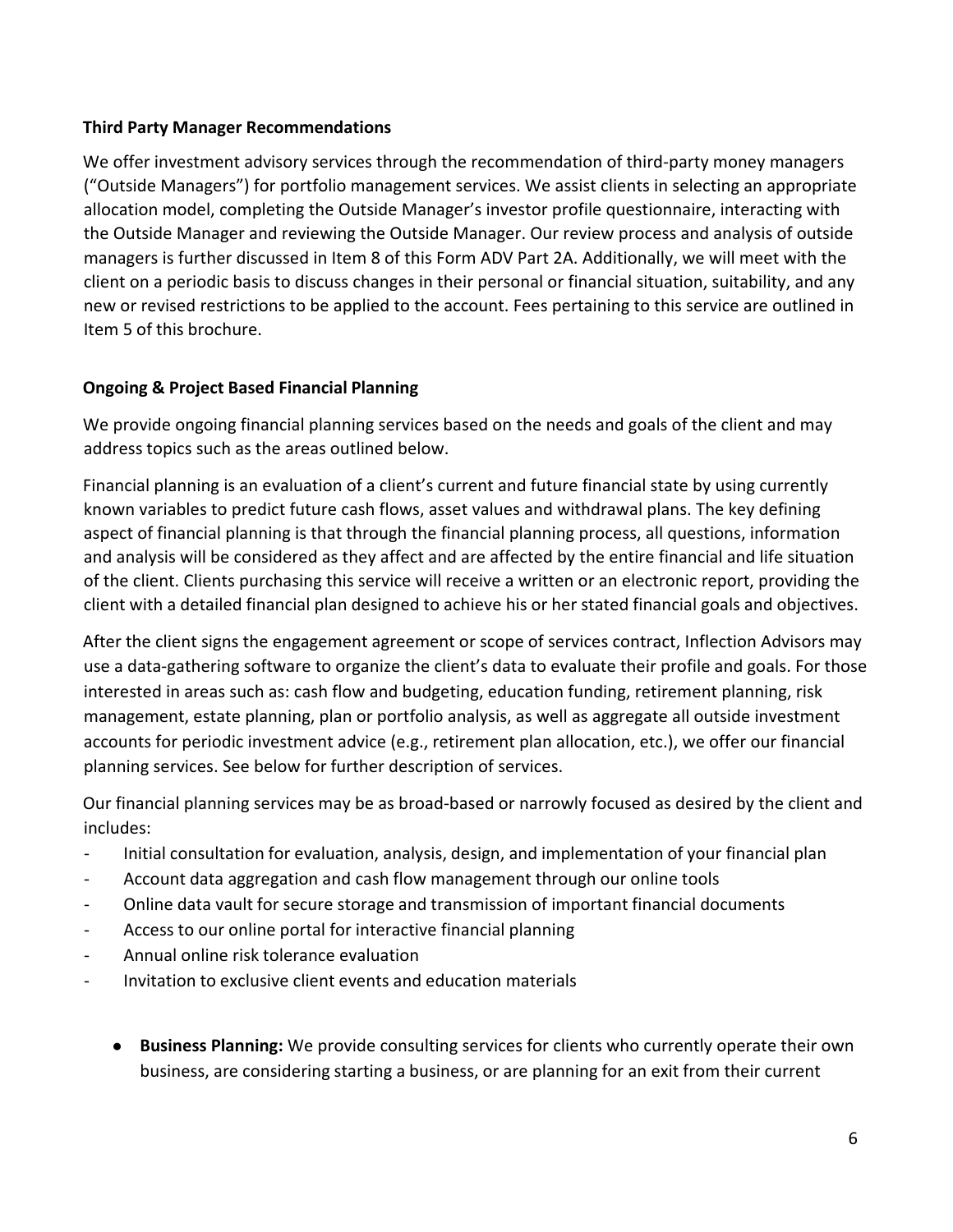business. Under this type of engagement, we work with you to assess your current situation, identify your objectives, and develop a plan aimed at achieving your goals.

- **Cash Flow and Debt Management**: We will conduct a review of your income and expenses to determine your current surplus or deficit along with advice on prioritizing how any surplus should be used or how to reduce expenses if they exceed your income. Advice may also be provided on which debts to pay off first based on factors such as the interest rate of the debt and any income tax ramifications. We may also recommend what we believe to be an appropriate cash reserve that should be considered for emergencies and other financial goals, along with a review of accounts (such as money market funds) for such reserves, plus strategies to save desired amounts.
- **College Savings**: Includes projecting the amount that will be needed to achieve college or other post-secondary education funding goals, along with advice on ways for you to save the desired amount. Recommendations as to savings strategies are included, and, if needed, we will review your financial picture as it relates to eligibility for financial aid or the best way to contribute to grandchildren (if appropriate).
- **Employee Benefits Optimization**: We will provide review and analysis as to whether you, as an employee, are taking the maximum advantage possible of your employee benefits. Our analysis can assist when changing jobs and when a new job contract is being offered. We want to answer the questions of what do these benefits mean to you now and in the future. If you are a business owner, we will consider and/or recommend the various benefit programs that can be structured to meet both business and personal retirement goals. This planning can have lasting impacts and assist employees beyond the business owner.
- **Financial Goals**: We will help clients identify financial goals and develop a plan to reach them. We will identify what you plan to accomplish, what resources you will need to make it happen, how much time you will need to reach the goal, and how much you should budget for your goal. This goal planning can be done on an ongoing basis or for a specific investment account.
- **Insurance**: Review of existing policies to ensure proper coverage for life, health, disability, longterm care, liability, home and automobile. We utilize relationships with other insurance professionals when needed and refer clients directly to these professionals.
- **Investment Analysis**: This may involve developing an asset allocation strategy to meet clients' financial goals and risk tolerance, providing information on investment vehicles and strategies, reviewing employee stock options, as well as assisting you in establishing your own investment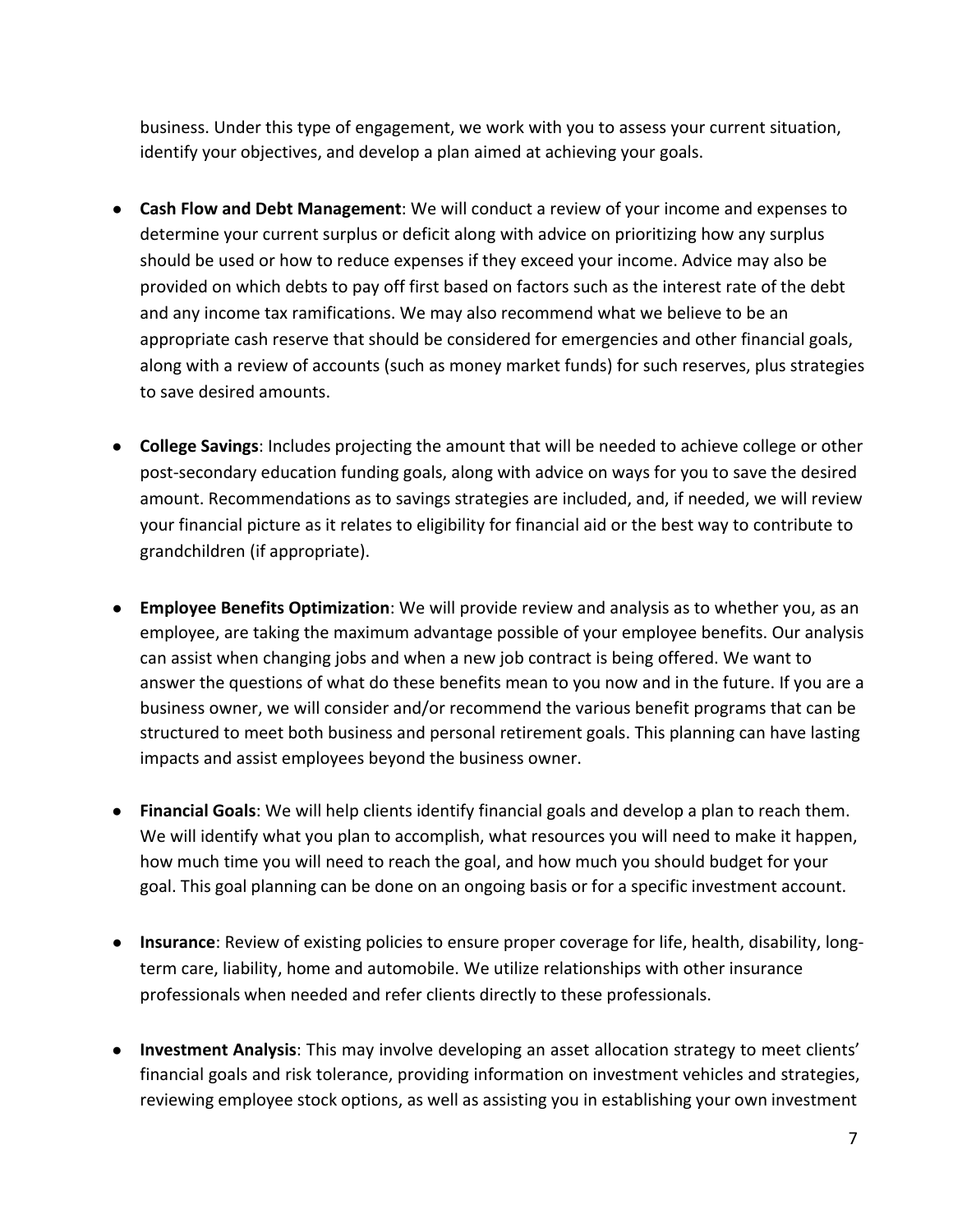account at a selected broker/dealer or custodian. The strategies and types of investments we may recommend are further discussed in Item 8 of this brochure.

● **Retirement Planning**: Our retirement planning services typically include projections of your likelihood of achieving your financial goals, typically focusing on financial independence as the primary objective. For situations where projections show less than the desired results, we may make recommendations, including those that may impact the original projections by adjusting certain variables (e.g., working longer, saving more, spending less, taking more risk with investments).

If you are near retirement or already retired, advice may be given on appropriate distribution strategies to minimize the likelihood of running out of money or having to adversely alter spending during your retirement years.

● **Risk Management:** A risk management review includes an analysis of your exposure to major risks that could have a significant adverse impact on your financial picture, such as premature death, disability, property and casualty losses, or the need for long-term care planning. Advice

may be provided on ways to minimize such risks and about weighing the costs of purchasing insurance versus the benefits of doing so and, likewise, the potential cost of not purchasing insurance ("self-insuring"). Our firm can do a thorough review of all current insurance policies

and will refer to other insurance professionals when necessary.

● **Tax Planning Strategies:** Advice may include ways to minimize current and future income taxes as a part of your overall financial planning picture. For example, we may make recommendations on which type of account(s) or specific investments should be owned based in part on their "tax efficiency," with consideration that there is always a possibility of future changes to federal, state or local tax laws and rates that may impact your situation. Our firm will work with accountants, CPA's, and other tax professionals to be sure we are setting up and managing your wealth accordingly. We will participate in meetings or phone calls between you and your tax professional with your approval.

We recommend that you consult with a qualified tax professional before initiating any tax planning strategy, and we may provide you with contact information for accountants or attorneys who specialize in this area if you wish to hire someone for such purposes.

We customize financial planning based on three different levels: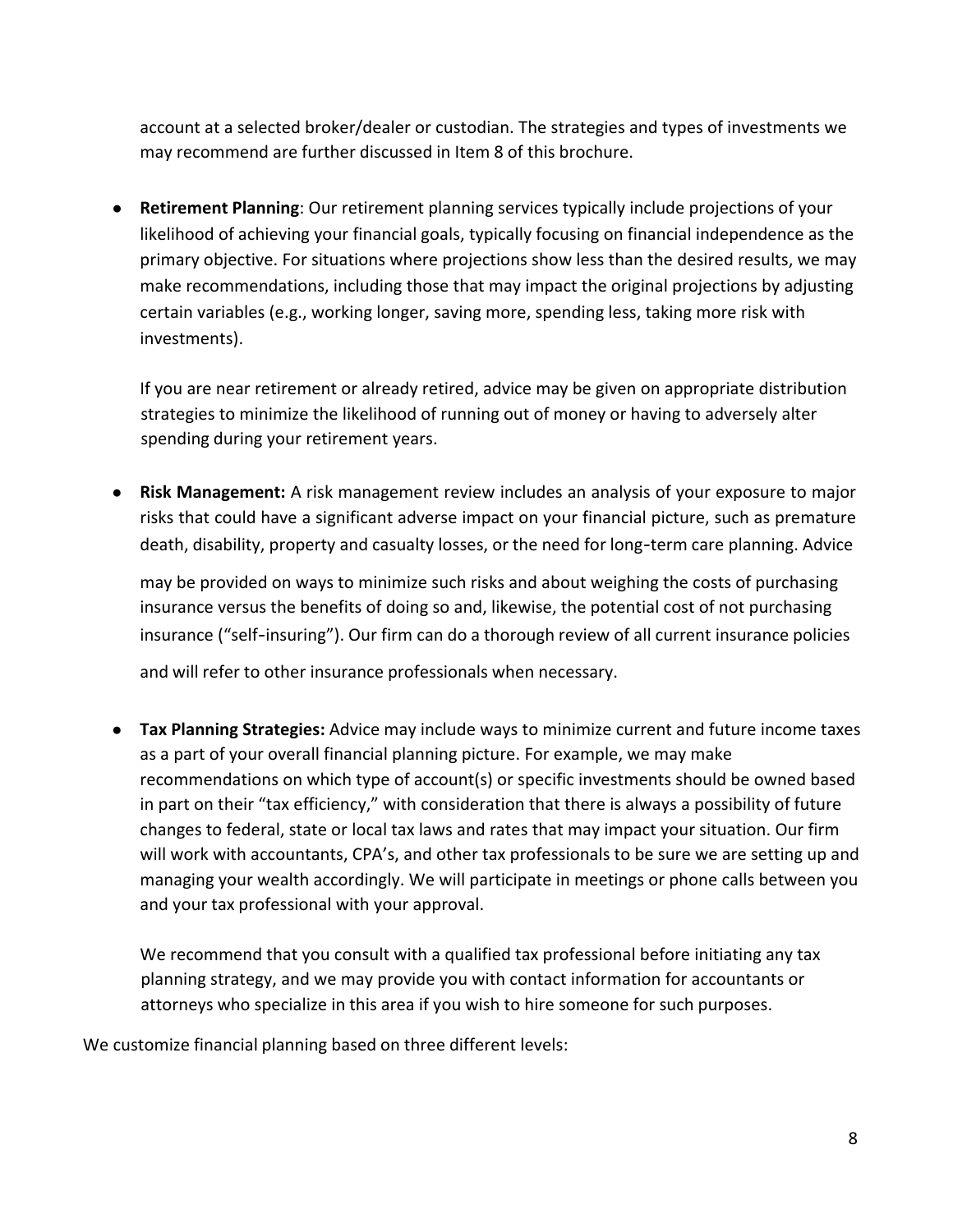### **Silver -**

- This is our entry level financial planning tier.
- Clients often have few accounts
- Aren't in need of multiple reviews or any coordination with a business entity.
- The main focus for someone in this entry level tier is goal planning and to organize across 1-3 different investment accounts and determine proper liquidity.
- There is a risk management review but not on-going review of insurance policies.
- This tier will not be utilizing outside third-party money management.
- Retirement and investment account management will advise on outside accounts and accounts opened by Inflection Advisors.
- Cash flow/ Debt Management will be included.

### **Gold -**

- The gold tier financial planning program would include all of the things in the Silver.
- Would include business planning as a major differentiator.
- The coordination of personal and business accounts would be a key focus and there would be 2-3 reviews throughout the year.
- The client would have access to third-party money managers and we would offer more robust portfolio customization.
- These clients often have more moving parts with the need to coordinate with attorney's, tax professionals and bigger business planning conversations.
- Employee benefits discussion is included for businesses with less than 5 employees.

### **Platinum -**

- Platinum tier financial planning would be full service, the services offered by Silver and Gold would be rolled into this option.
- There would be an expectation of quarterly reviews and there would be the option to have monthly check-ins available.
- Estate Planning, Pension maximization, Social Security Planning, and beneficiary designated account management would all be added benefits to this tier.
- If the client owns a business and they have more than 5 total employees, we would require Platinum tier planning services in order to administer employee benefit programs.
- Investment management would allow for fully customized portfolio management, outside third-party advisory, and advise for outside accounts that were not open by Inflection Advisors.
- There would be quarterly portfolio reviews and continuous contact with accountants, CPA's, and tax planners.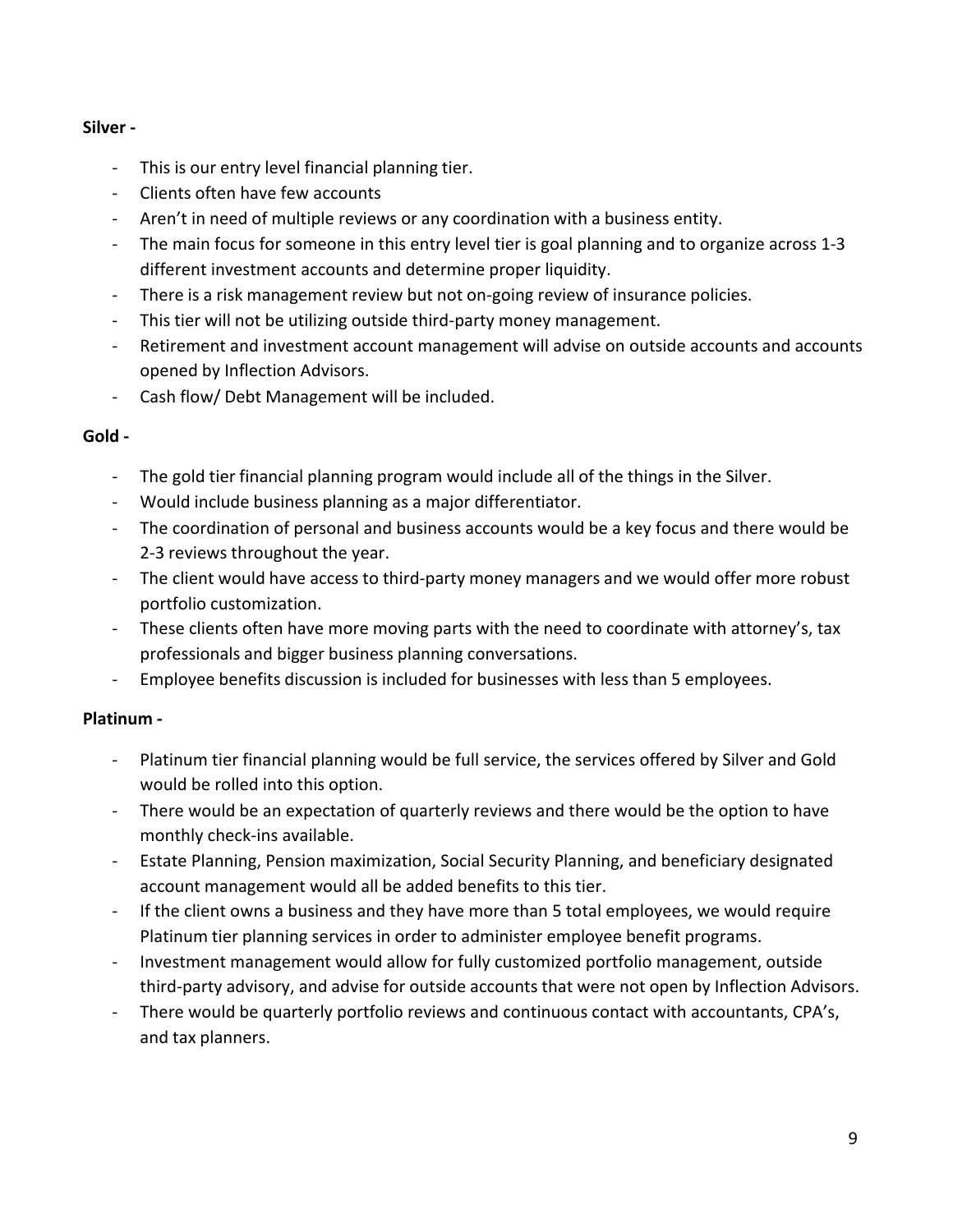Investment management at this tier would include many of the asset management services in the other tiers and advise for outside accounts that were not opened under the guidance of Inflection Advisors. The effort and time required due to complexity of financial situation may require a higher level of service. There would be at least quarterly portfolio reviews and continuous contact with accountants, CPA's, and tax planners.

### **Client Tailored Services and Client Imposed Restrictions**

We offer the same suite of services to all of our clients. However, specific client financial plans and their implementation are dependent upon the client Investment Policy Statement which outlines each client's current situation (income, tax levels, and risk tolerance levels) and is used to construct a client specific plan to aid in the selection of a portfolio that matches restrictions, needs, and targets.

### **Wrap Fee Programs**

We do not participate in wrap fee programs.

### **CCR Section 260.235.2 Disclosure**

For clients who receive our Financial Planning services, we must state when a conflict exists between the interests of our firm and the interests of our client. The client is under no obligation to act upon our recommendation. If the client elects to act on any of the recommendations, the client is under no obligation to effect the transaction through our firm.

### <span id="page-9-0"></span>Item 5: Fees and Compensation

Please note, unless a client has received the firm's disclosure brochure at least 48 hours prior to signing the investment advisory contract, the investment advisory contract may be terminated by the client within five (5) business days of signing the contract without incurring any advisory fees or penalties. How we are paid depends on the type of advisory service we are performing. Please review the fee and compensation information below.

### **Investment Management Services**

Our standard advisory fee is based on the average market value of the assets under management and is calculated as follows:

| <b>Account Value</b>    | <b>Annual Advisory Fee</b> |
|-------------------------|----------------------------|
| $$0 - $500,000$         | 1.00%                      |
| \$500,001 - \$2,000,000 | 0.85%                      |
| \$2,000,001 and Above   | 0.65%                      |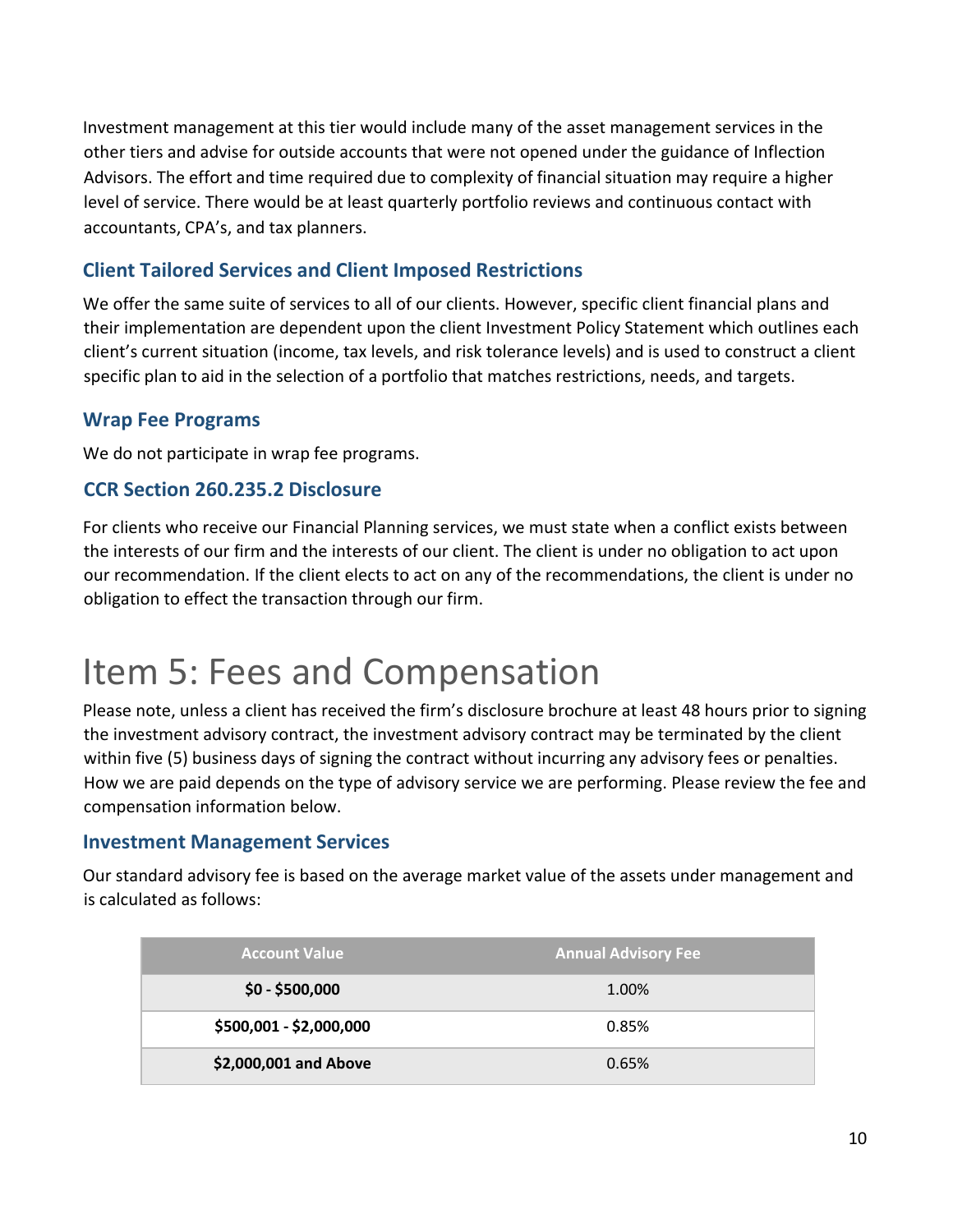The annual fees are pro-rated and paid in arrears on a quarterly basis. The advisory fee is a blended fee and is calculated by assessing the percentage rates using the predefined levels of assets as shown in the above chart, and applying the fee to the average daily balance for the billing quarter.

For example, an account valued at \$2,500,000 would pay an effective fee of 0.83% with the annual fee of \$21,000. The quarterly fee is determined by the following calculation:  $(\$500,000 \times 1.00\%) +$  $(51,500,000 \times 0.85%) + (5500,000 \times 0.65)) \div 4 = 55,250.00$ . No increase in the annual fee shall be effective without agreement from the client by signing a new agreement or amendment to their current advisory agreement.

Advisory fees are directly debited from client accounts. Accounts initiated or terminated during a calendar quarter will be charged a pro-rated fee based on the amount of time remaining in the billing period. An account may be terminated with written notice at least 30 calendar days in advance. Since fees are paid in arrears, any earned but unpaid fees will be deducted on a prorate basis upon termination.

### **Third-Party Advisory Service Fee Range**

Every Third-Party Asset Manager and Sub-Advisor has their own fee structure the table below outlines the range of these fees:

| <b>Management Type</b>       | <b>ETF Portfolio</b> | <b>Mutual Fund</b><br><b>Portfolio</b> | <b>SMA</b>      |
|------------------------------|----------------------|----------------------------------------|-----------------|
| <b>Sub-Advised Portfolio</b> | $0.25 - 0.50 %$      | $0.10 - 0.50 %$                        | $0.50 - 1.00 %$ |
| <b>TAMP</b>                  | $0.30 - 0.70 %$      | $0.20 - 0.60 %$                        | $0.55 - 1.10\%$ |

The annual fees are pro-rated and paid in arrears on a quarterly basis. The Outside Manager will debit the client's account for both the Outside Manager's fee, and Inflection Advisors advisory fee, and will remit Inflection Advisors fee to Inflection Advisors. No increase in the annual fee shall be effective without agreement from the client by signing a new agreement or amendment to their current advisory agreement.

Accounts initiated or terminated during a calendar quarter will be charged a pro-rated fee based on the amount of time remaining in the billing period. An account may be terminated with written notice at least 15 calendar days in advance. Since fees are paid in arrears, any earned but unpaid fees will be deducted on a prorate basis upon termination.

Total fees charged by Inflection Advisors and TPMM will not exceed industry standard of 3% annually.

### **Ongoing Financial Planning**

Ongoing Financial Planning consists of an ongoing fee that is paid monthly or quarterly in arrears. The fees are determined by the service level selected by the client. These fees are outlined below.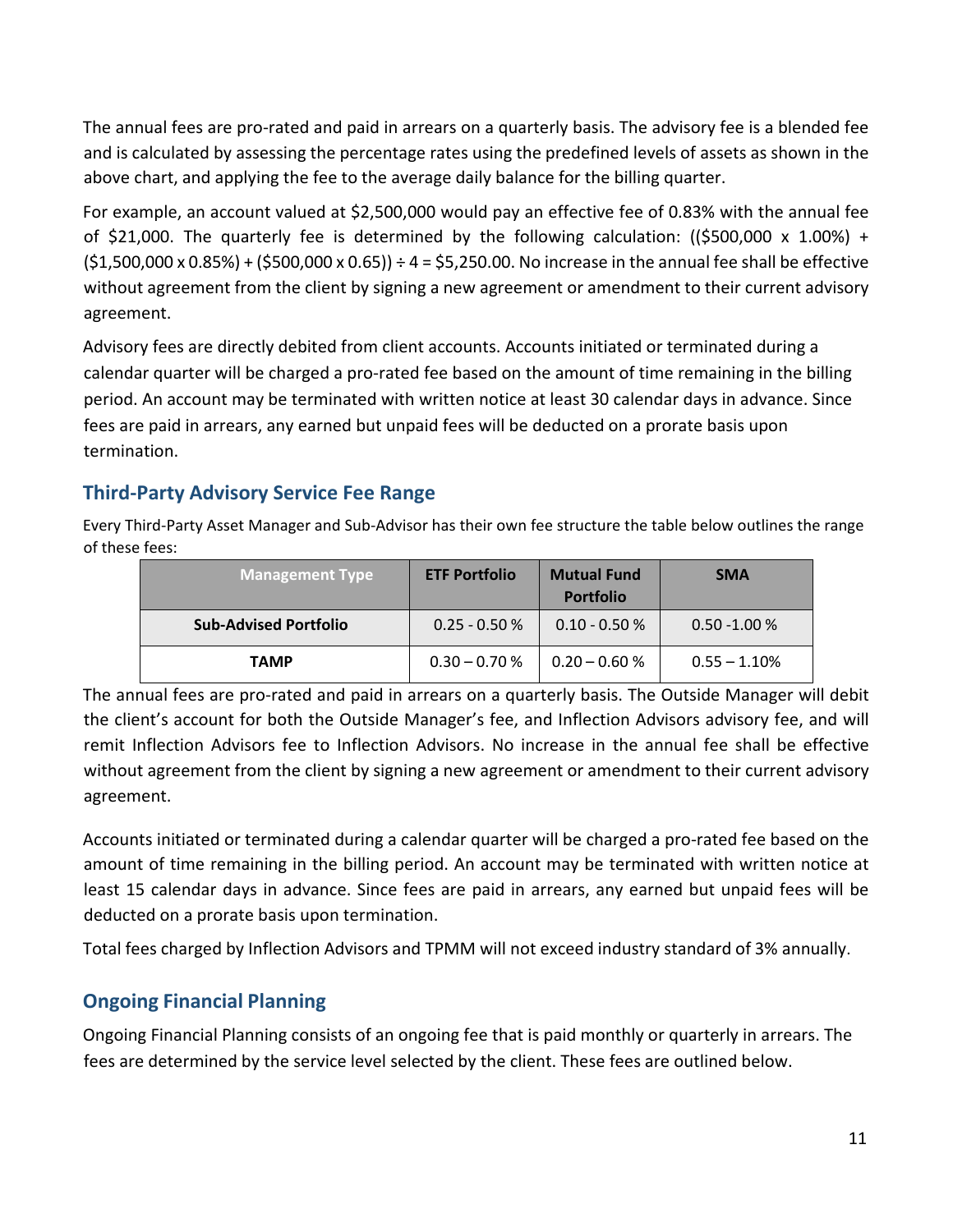#### **Silver: \$100 per month**

- This is our entry level financial planning tier.
- Clients often have few accounts
- Aren't in need of multiple reviews or any coordination with a business entity.
- The main focus for someone in this entry level tier is goal planning and to organize across 1-3 different investment accounts and determine proper liquidity.
- There is a risk management review but not on-going review of insurance policies.
- This tier will not be utilizing outside third-party money management.
- Retirement and investment account management will advise on outside accounts and accounts opened by Inflection Advisors.
- Cash flow/ Debt Management will be included.

#### **Gold: \$250 per month**

- The gold tier financial planning program would include all of the things in the Silver.
- Would include business planning as a major differentiator.
- The coordination of personal and business accounts would be a key focus and there would be 2-3 reviews throughout the year.
- The client would have access to third-party money managers and we would offer more robust portfolio customization.
- These clients often have more moving parts with the need to coordinate with attorney's, tax professionals and bigger business planning conversations.
- Employee benefits discussion is included for businesses with less than 5 employees.

#### **Platinum: \$500 per month**

- Platinum tier financial planning would be full service, the services offered by Silver and Gold would be rolled into this option.
- There would be an expectation of quarterly reviews and there would be the option to have monthly check-ins available.
- Estate Planning, Pension maximization, Social Security Planning, and beneficiary designated account management would all be added benefits to this tier.
- If the client owns a business and they have more than 5 total employees, we would require Platinum tier planning services in order to administer employee benefit programs.
- Investment management would allow for fully customized portfolio management, outside third-party advisory, and advise for outside accounts that were not open by Inflection Advisors.
- There would be quarterly portfolio reviews and continuous contact with accountants, CPA's, and tax planners.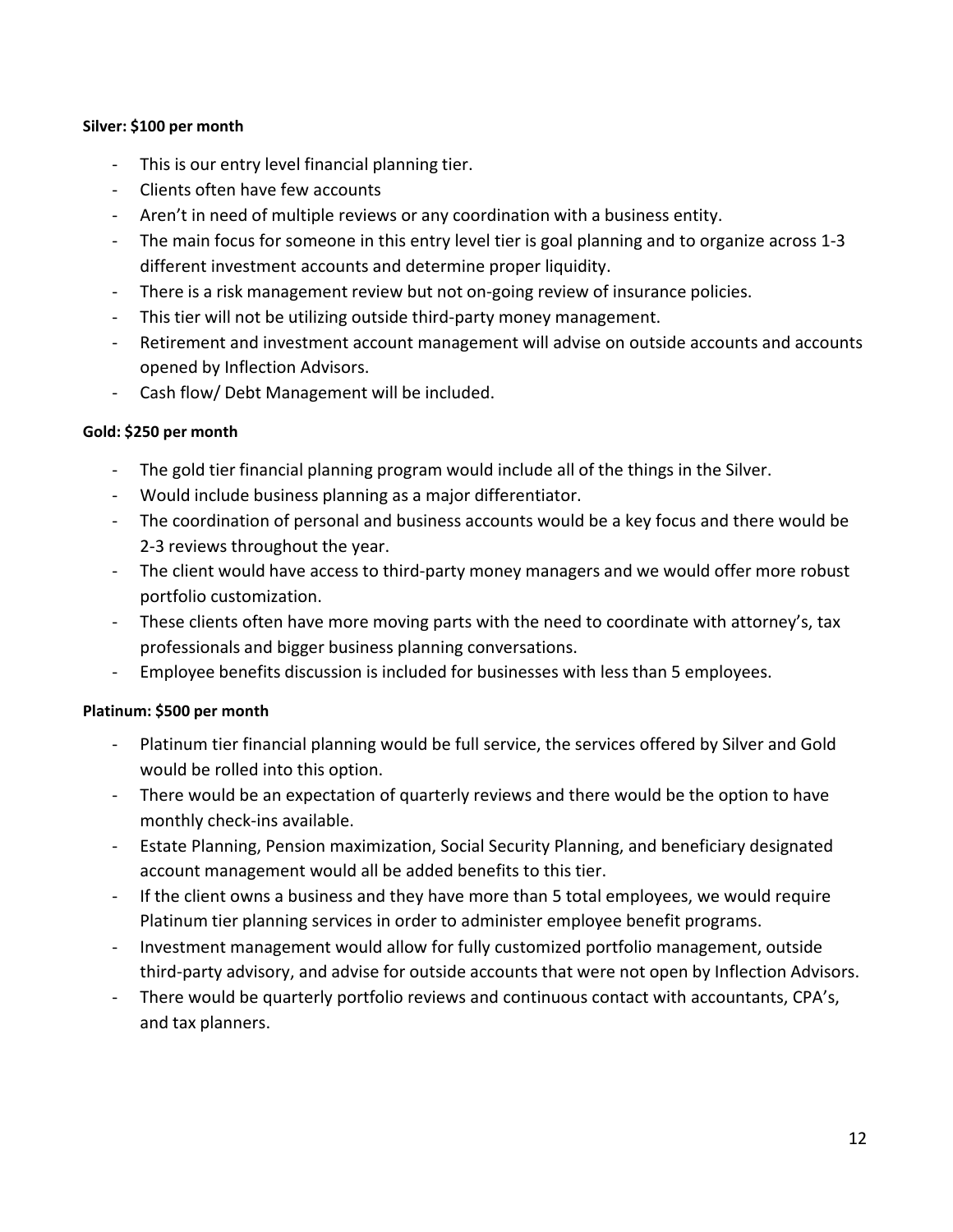The fee may be negotiable in certain cases. Fees for this service may be paid by electronic funds transfer or check. This service may be terminated with 30 days' notice. Since fees are paid in arrears, any earned but unpaid fees will be deducted on a prorate basis upon termination.

### **Reporting & Administrative Fee**

Client Assets reported on the Platform for which Inflection Advisors provides reporting and administrative services are subject to the Reporting & Administrative Fee.

Reporting & Administrative Fee – Cost passed on to client, anticipated to be \$80 per account per annum. This fee will be paid quarterly at a flat \$20 per quarter, per account.

\*\*\*Advisor can decide to waive this fee on a per account basis.

### **Other Types of Fees and Expenses**

Our fees are exclusive of brokerage commissions, transaction fees, and other related costs and expenses which may be incurred by the client. Clients may incur certain charges imposed by their custodian and other third parties such as custodial fees, trade fees, deferred sales charges, odd-lot differentials, transfer taxes, wire transfer and electronic fund fees, and other fees and taxes on custodial accounts and securities transactions. Mutual fund and exchange traded funds also charge internal management fees, which are disclosed in a fund's prospectus. Such charges, fees and commissions are exclusive of and in addition to our fee, and we shall not receive any portion of these commissions, fees, and costs.

Item 12 further describes the factors that we consider in selecting or recommending custodians for client transactions and determining the reasonableness of their compensation (e.g., commissions).

We do not accept compensation for the sale of securities or other investment products including assetbased sales charges or service fees from the sale of mutual funds. We are insurance licensed and we can receive commissions for insurance sales. See item 10 for more information about our conflicts of interest.

### **CCR Section 260.238(j) Disclosure**

Please note, lower fees for comparable services may be available from other sources.

# <span id="page-12-0"></span>Item 6: Performance-Based Fees and Side-By-Side Management

We do not offer performance-based fees and therefore do not engage in side by side management.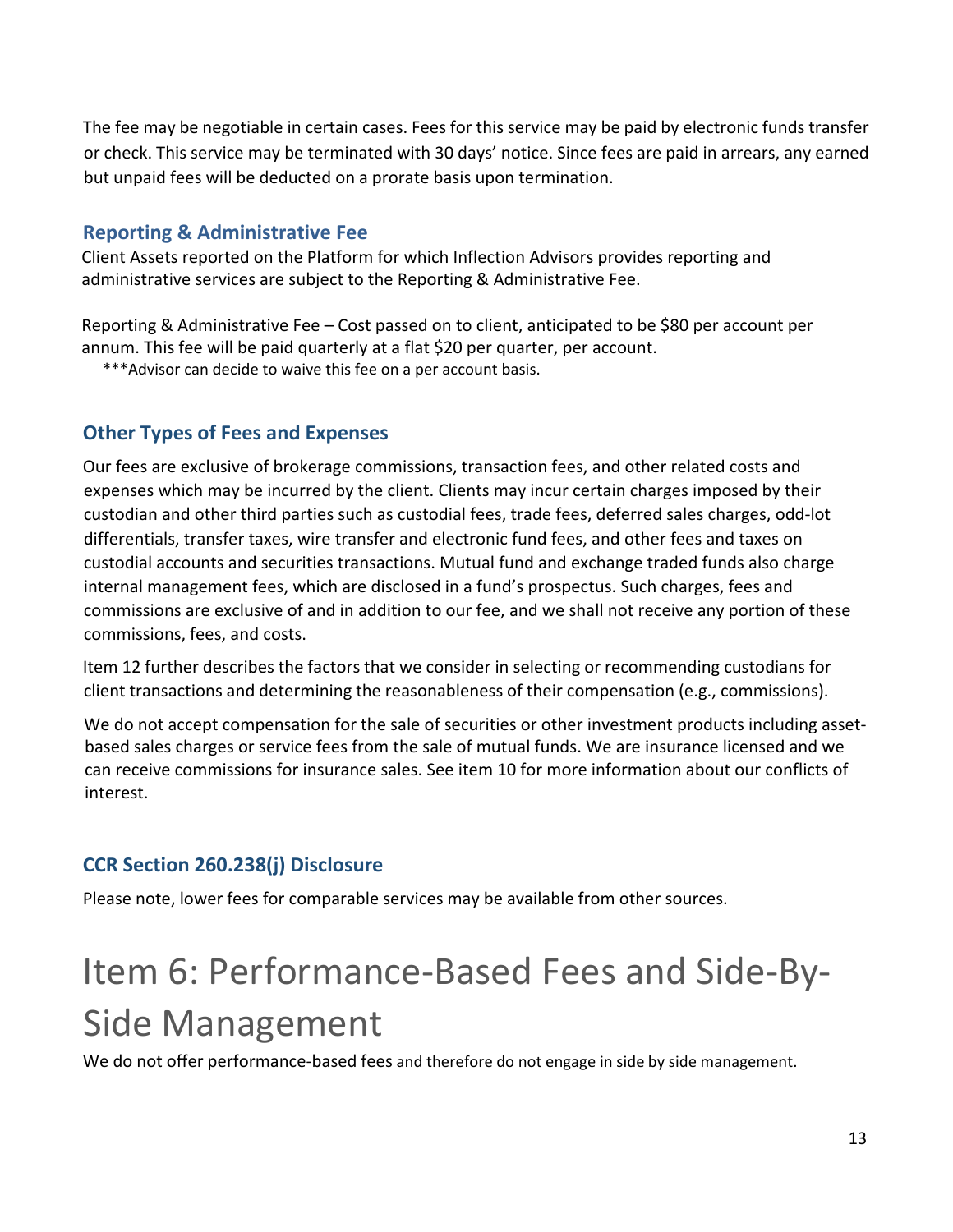# <span id="page-13-0"></span>Item 7: Types of Clients

We provide financial planning and portfolio management services to individuals, high net-worth individuals, and corporations or other businesses.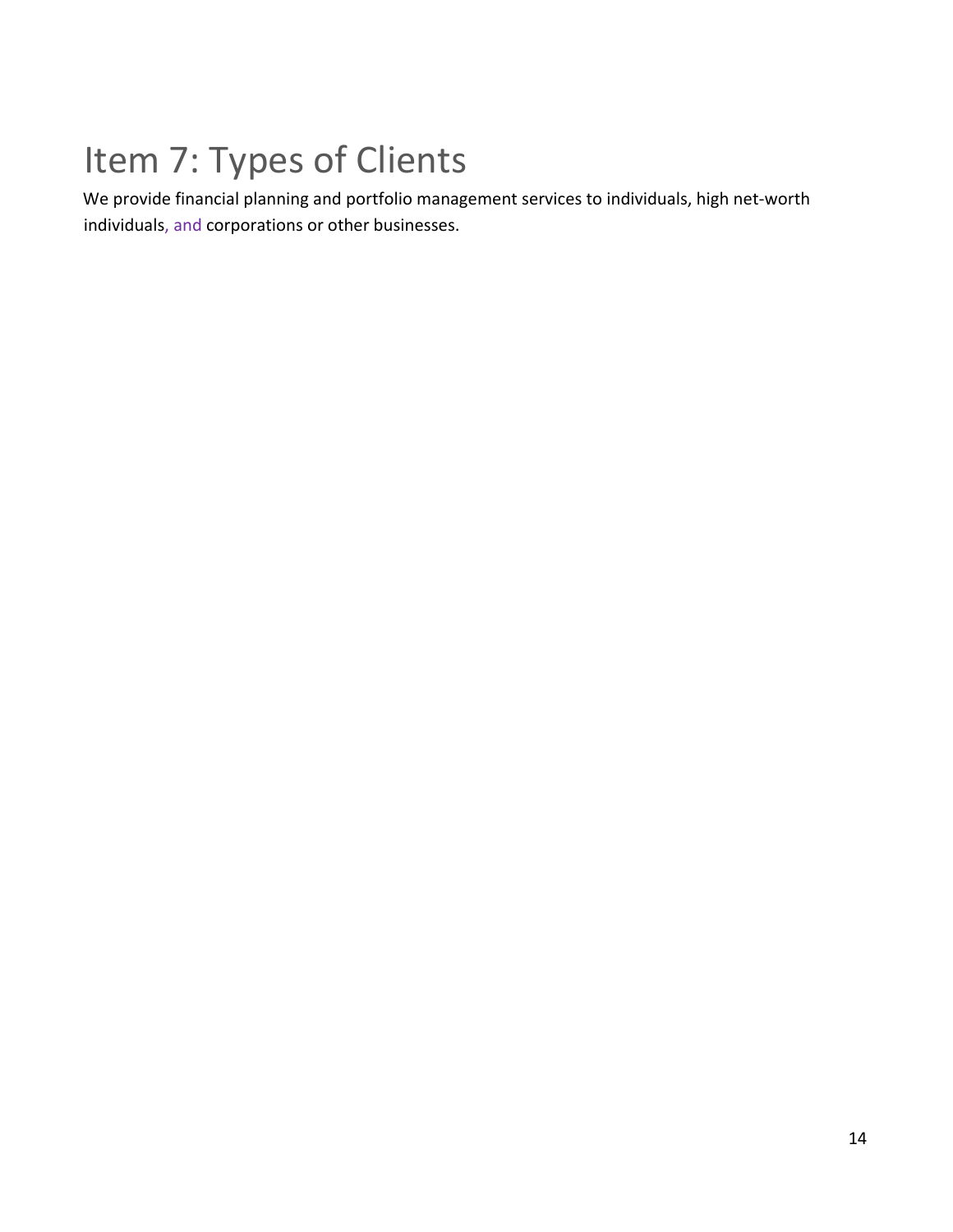We do not have a minimum account size requirement. For accounts managed by one of the outside manager's we may use, clients should refer third party adviser's Form ADV Part 2A for more information on their requirements.

## <span id="page-14-0"></span>Item 8: Methods of Analysis, Investment Strategies and Risk of Loss

When clients have us complete an Investment Analysis (described in Item 4 of this brochure) as part of their financial plan and portfolio management. Our primary methods of investment analysis are buying on fundamentals, trade on technical, cyclical and charting analysis.

**Fundamental analysis** involves analyzing individual companies and their industry groups, such as a company's financial statements, details regarding the company's product line, the experience, and expertise of the company's management, and the outlook for the company's industry. The resulting data is used to measure the true value of the company's stock compared to the current market value. The risk of fundamental analysis is that information obtained may be incorrect and the analysis may not provide an accurate estimate of earnings, which may be the basis for a stock's value. If securities prices adjust rapidly to new information, utilizing fundamental analysis may not result in favorable performance.

**Technical analysis** involves using chart patterns, momentum, volume, and relative strength in an effort to pick sectorsthat may outperform market indices. However, there is no assurance of accurate forecasts or that trends will develop in the markets we follow. In the past, there have been periods without discernible trends and similar periods will presumably occur in the future. Even where major trends develop, outside factors like government intervention could potentially shorten them.

Furthermore, one limitation of technical analysis is that it requires price movement data, which can translate into price trends sufficient to dictate a market entry or exit decision. In a trendless or erratic market, a technical method may fail to identify trends requiring action. In addition, technical methods may overreact to minor price movements, establishing positions contrary to overall price trends, which may result in losses. Finally, a technical trading method may underperform other trading methods when fundamental factors dominate price moves within a given market.

**Cyclical analysis** is a type of technical analysis that involves evaluating recurring price patterns and trends based upon business cycles. Economic/business cycles may not be predictable and may have many fluctuations between long term expansions and contractions. The lengths of economic cycles may be difficult to predict with accuracy and therefore the risk of cyclical analysis is the difficulty in predicting economic trends and consequently the changing value of securities that would be affected by these changing trends.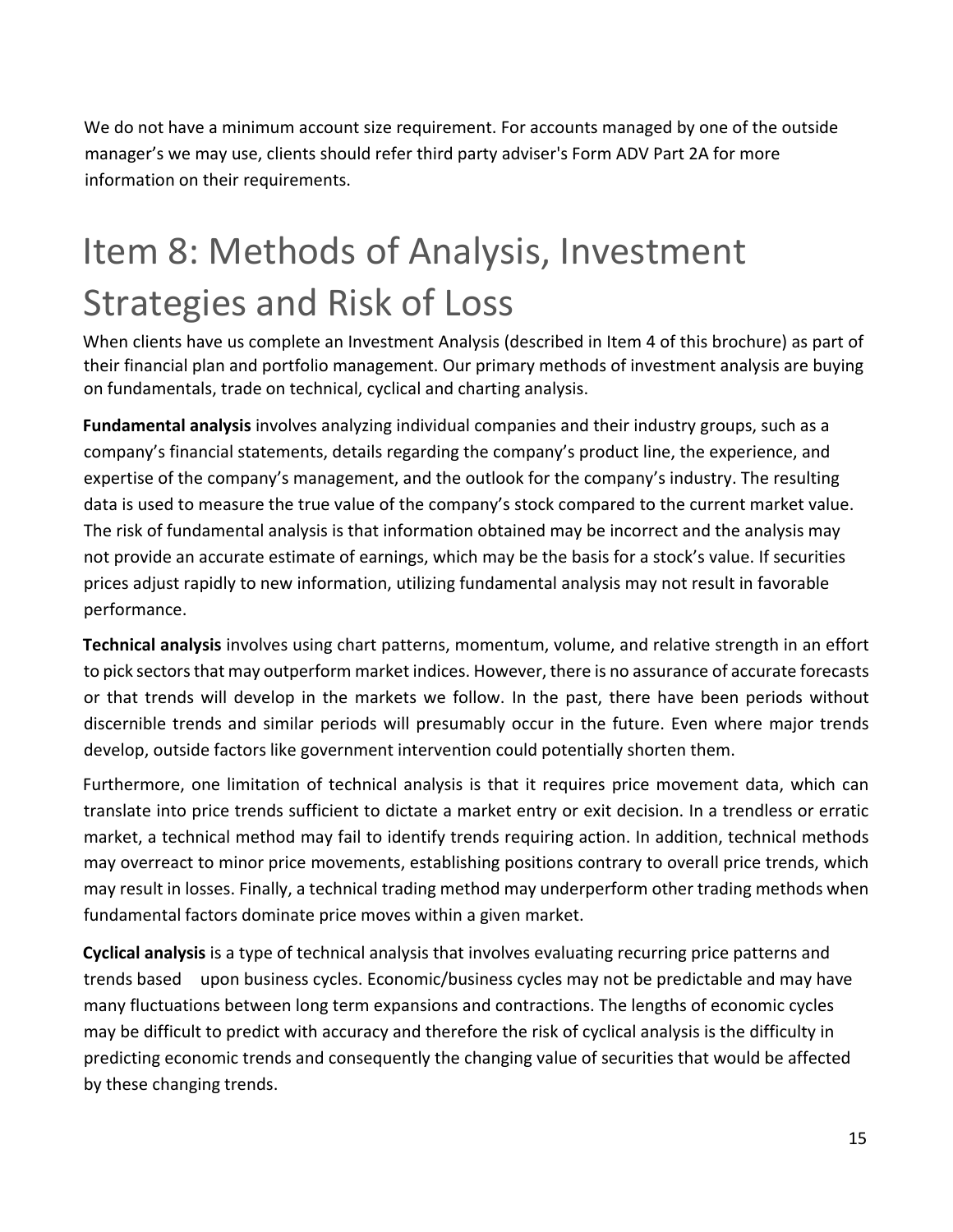**Charting analysis** involves the gathering and processing of price and volume information for a particular security. This price and volume information is analyzed using mathematical equations. The resulting data is then applied to graphing charts, which is used to predict future price movements based on price patterns and trends.

Charts may not accurately predict future price movements. Current prices of securities may not reflect all information about the security and day-to-day changes in market prices of securities may follow random patterns and may not be predictable with any reliable degree of accuracy.

### **Use of Outside Managers**

We refer clients to third-party investment advisers ("outside managers"). Our analysis of outside managers involve the examination of the experience, expertise, investment philosophies, and past performance of the outside managers in an attempt to determine if that manager has demonstrated an ability to invest over a period of time and in different economic conditions. We monitor the manager's underlying holdings, strategies, concentrations and leverage as part of our overall periodic risk assessment. Additionally, as part of our due-diligence process, we survey the manager's compliance and business enterprise risks. A risk of investing with an outside manager who has been successful in the past is that he/she may not be able to replicate that success in the future. In addition, as we do not control the underlying investments in an outside manager's portfolio. There is also a risk that a manager may deviate from the stated investment mandate or strategy of the portfolio, making it a less suitable investment for our clients. Moreover, as we do not control the manager's daily business and compliance operations, we may be unaware of the lack of internal controls necessary to prevent business, regulatory or reputational deficiencies.

#### **Modern Portfolio Theory**

We primarily practice modern portfolio theory for our investment management. We utilize passive index investment ETF's and Mutual Funds. We believe markets are efficient and building portfolios that are comprised of various distinct asset classes allow us more control of the risk in your portfolio. The asset classes are weighted in a manner to achieve a desired relationship between correlation, risk and return.

Indexed investment management is characterized by low portfolio expenses (i.e. the funds inside the portfolio have low internal costs), minimal trading costs (due to infrequent trading activity), and relative tax efficiency (because the funds inside the portfolio are tax efficient and turnover inside the portfolio is minimal).

In contrast, active management involves a single manager or managers who employ some method, strategy or technique to construct a portfolio that is intended to generate returns that are greater than the broader market or a designated benchmark.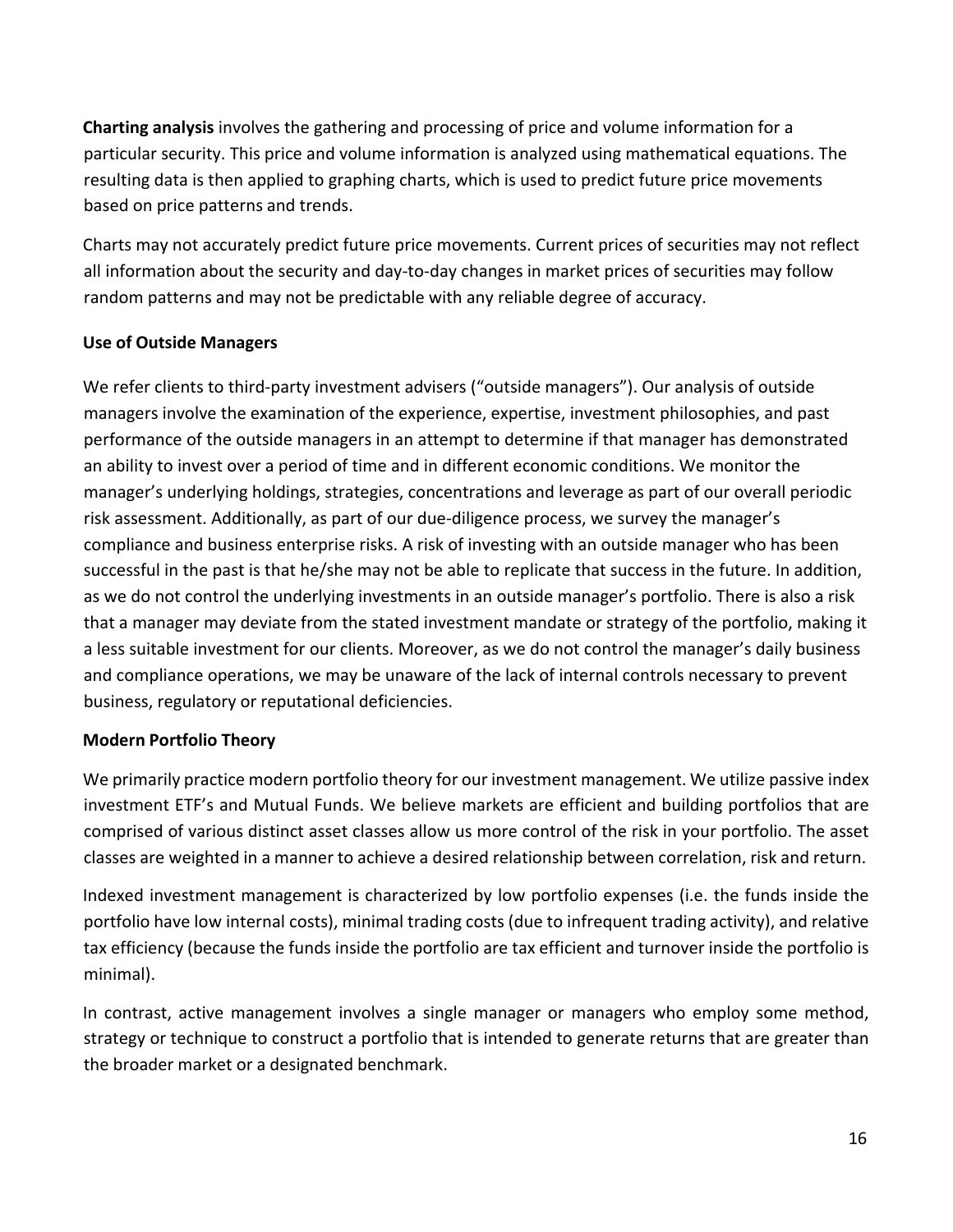### **Material Risks Involved**

**All investing strategies we offer involve risk and may result in a loss of your original investment which you should be prepared to bear.** Many of these risks apply equally to stocks, bonds, commodities and any other investment or security. Material risks associated with our investment strategies are listed below.

**Market Risk:** Market risk involves the possibility that an investment's current market value will fall because of a general market decline, reducing the value of the investment regardless of the operational success of the issuer's operations or its financial condition.

**Strategy Risk:** The Adviser's investment strategies and/or investment techniques may not work as intended. **Small and Medium Cap Company Risk:** Securities of companies with small and medium market capitalizations are often more volatile and less liquid than investments in larger companies. Small and medium cap companies may face a greater risk of business failure, which could increase the volatility of the client's portfolio.

**Interest Rate Risk:** Bond (fixed income) prices generally fall when interest rates rise, and the value may fall below par value or the principal investment. The opposite is also generally true: bond prices generally rise when interest rates fall. In general, fixed income securities with longer maturities are more sensitive to these price changes. Most other investments are also sensitive to the level and direction of interest rates.

**Inflation**: Inflation may erode the buying-power of your investment portfolio, even if the dollar value of your

investments remains the same.

### **Risks Associated with Securities**

Apart from the general risks outlined above which apply to all types of investments, specific securities may have other risks.

**Common stocks** may go up and down in price quite dramatically, and in the event of an issuer's bankruptcy or restructuring could lose all value. A slower-growth or recessionary economic environment could have an adverse effect on the price of all stocks. Dividends being eliminated or reduced can have significant impacts on the price of a stock on any given day.

**Corporate Bonds** are debt securities to borrow money. Generally, issuers pay investors periodic interest and repay the amount borrowed either periodically during the life of the security and/or at maturity. Alternatively, investors can purchase other debt securities, such as zero coupon bonds, which do not pay current interest, but rather are priced at a discount from their face values and their values accrete over time to face value at maturity. The market prices of debt securities fluctuate depending on such factors as interest rates, credit quality, and maturity. In general, market prices of debt securities decline when interest rates rise and increase when interest rates fall. The longer the time to a bond's maturity, the greater its interest rate risk.

**Exchange Traded Funds** prices may vary significantly from the Net Asset Value due to market conditions. Certain Exchange Traded Funds may not track underlying benchmarks as expected.

**ETF or Mutual Fund Risk** When a client invests in open end mutual funds or ETFs, the client indirectly bears its proportionate share of any fees and expenses payable directly by those funds. Therefore, the client will incur higher expenses, many of which may be duplicative. In addition, the client's overall portfolio may be affected by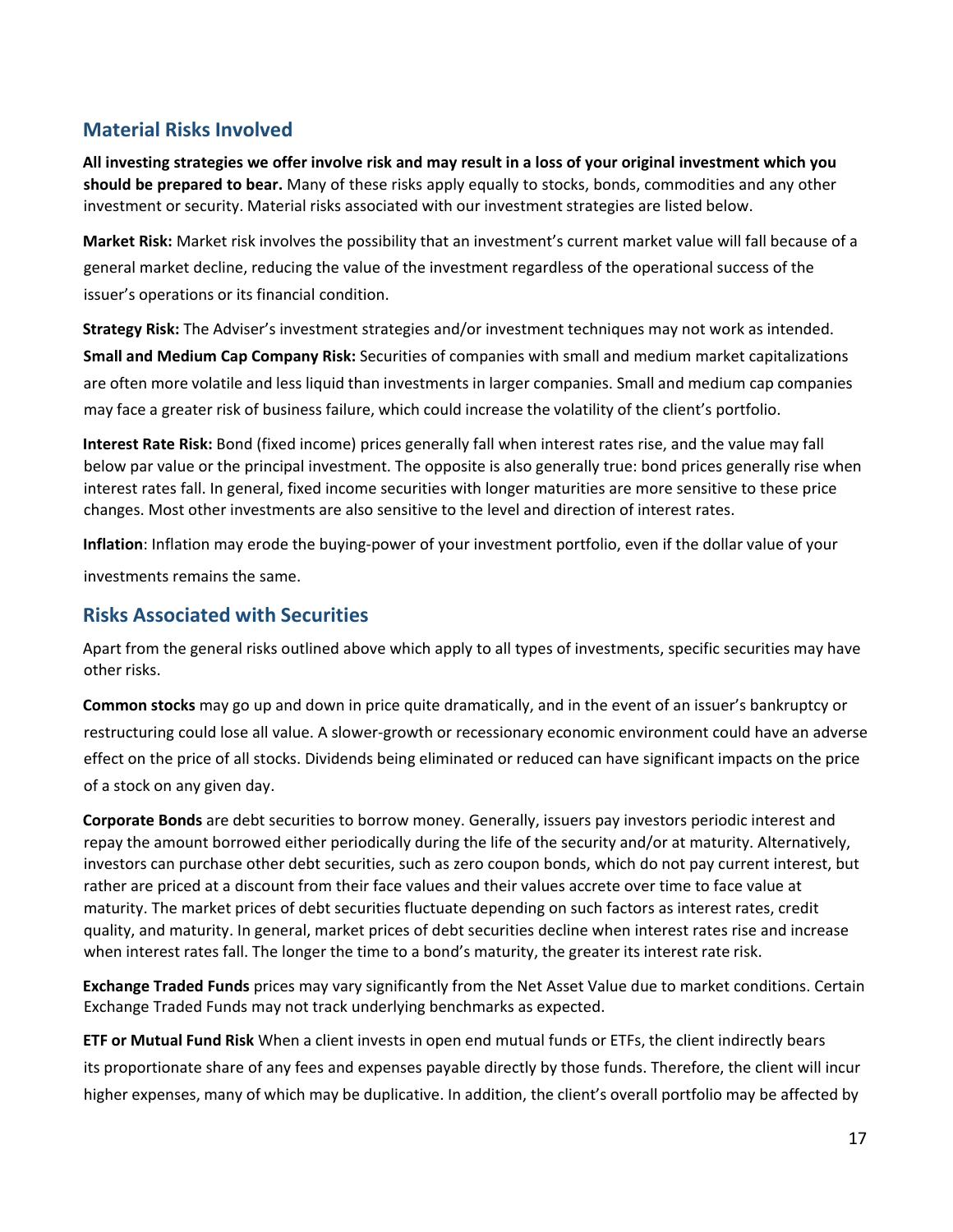losses of an underlying fund and the level of risk arising from the investment practices of an underlying fund (such as the use of derivatives). ETFs are also subject to the following risks: (i) an ETF's shares may trade at a market price that is above or below their net asset value; (ii) Non- indexed etf may trade at a price above (premium) or below (discount) its Net Asset Value (NAV), and a non-indexed etf purchased at a premium may ultimately be sold at a discount. (iii) trading of an ETF's shares may be halted if the listing exchange's officials deem such action appropriate, the shares are de-listed from the exchange, or the activation of market-wide "circuit breakers" (which are tied to large decreases in stock prices) halts stock trading generally. The Adviser has no control over the risks taken by the underlying funds in which client's invest. \

## <span id="page-17-0"></span>Item 9: Disciplinary Information

### **Criminal or Civil Actions**

Inflection Advisors and its management have not been involved in any criminal or civil action.

### **Administrative Enforcement Proceedings**

Inflection Advisors and its management have not been involved in administrative enforcement proceedings.

### **State Regulatory Enforcement Proceedings**

When applying for my CA life, health, disability insurance license I inadvertently checked the box "no" instead of "yes" when asked about whether or not I had been convicted of a misdemeanor. The CA Division of Insurance did not provide me an opportunity to correct the application. Instead, they issued an Order to Deny my (unrestricted) insurance license, which stated I "knowingly and willfully made a misstatement" on my application, and simultaneously issued to me a "restricted" license for a short time. The restriction being, to follow the rules. The incident in question occurred while I was a young college student. I received two separate tickets and unbeknownst to me, one of them was listed on my record as a misdemeanor rather than just a ticket.

This caused concern at MML based on FINRA communications. I was allowed to voluntarily resign, but MML instead marked my Form (here) as "discharged". This was unfortunate and quite surprising. CA Division of insurance did approve a restricted license for a short time, later removing the restriction. This was all due to an unfortunate omission on my insurance application. I was unrepresented and not provided advice or counsel in this process. The State of CA eventually removed the "restriction" from my insurance license on 3/13/2015 and MML did rehire me.

January 2021 – Colorado State Registration was filed with branch office at location: 5407 Ben Park Circle, Parker, CO 80134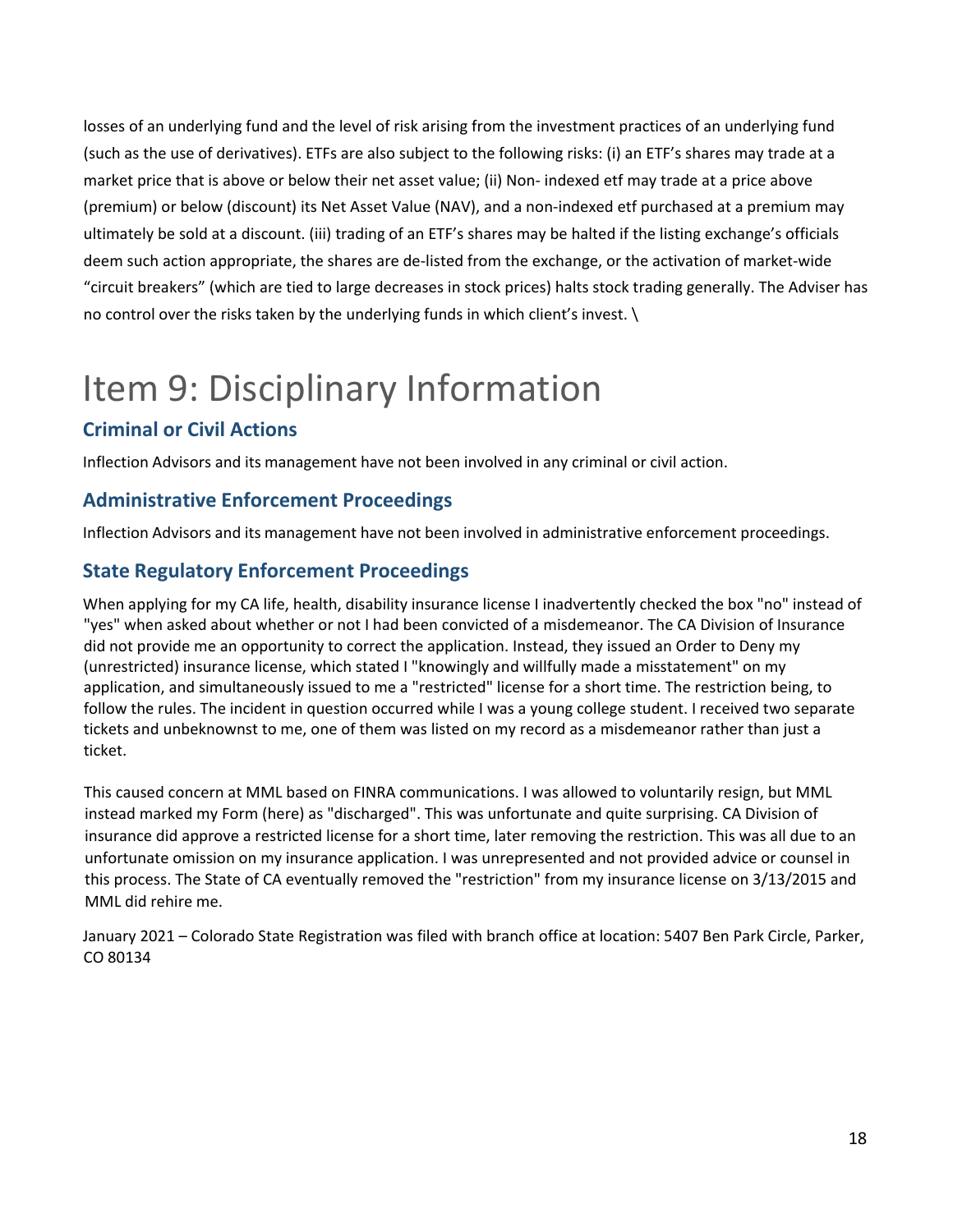# <span id="page-18-0"></span>Item 10: Other Financial Industry Activities and Affiliations

No Inflection Advisors employee is registered, or have an application pending to register, as a broker-dealer or a registered representative of a broker-dealer.

No Inflection Advisors employee is registered, or have an application pending to register, as a futures commission merchant, commodity pool operator or a commodity trading advisor.

Inflection Advisors does not have any related parties. As a result, we do not have a relationship with any related parties.

Inflection Advisors only receives compensation directly from clients. We do not receive compensation from any outside source. We do not have any conflicts of interest with any outside party.

Certain IARs are licensed to sell Life & Health Insurance or Property Casualty Insurance and may engage in these product sales with our clients, for which they will receive additional compensation. Any commissions received through life or health insurance sales or property casualty sales do not offset advisory fees the client may pay for advisory services under Inflection Advisors.

#### **Disclosure of Material Conflicts**

All material conflicts of interest under CCR Section 260.238(k) require the IAR to describe the conflict and then explicitly label as conflict of interest. The IAR and Firm will do our best to mitigate the conflict of interest and our fiduciary duty requires that any recommendation is in the clients best interest.

Insurance sales is a primary conflict and there may be conflicts as it relates to asset management fees and recommendations regarding whether to distribute funds out of managed accounts versus keep the funds in the account.

The client always has the right whether to decide to act on an insurance recommendation made by the firm. If they decide to act, they always have the right to do so through the professional of their choosing.

#### **Recommendations or Selections of Other Investment Advisers**

As referenced in Item 4 of this brochure, Inflection Advisors recommends clients to Outside Managers to manage their accounts. In the event that we recommend an Outside Manager, please note that we do **not** share in their advisory fee. Our fee is inclusive of the separate fee that is charged by the outside manager. For example if the Outside Manager is charging .30% and our total fee charged is .90%, then the advisor will earn .60% on those assets. Our fee is separate and in addition to their compensation (as noted in Item 5) and will be described to you prior to engagement. You are not obligated, contractually or otherwise, to use the services of any Outside Manager we recommend. Additionally, Inflection Advisors will only recommend an Outside Manager who is properly licensed or registered as an investment adviser.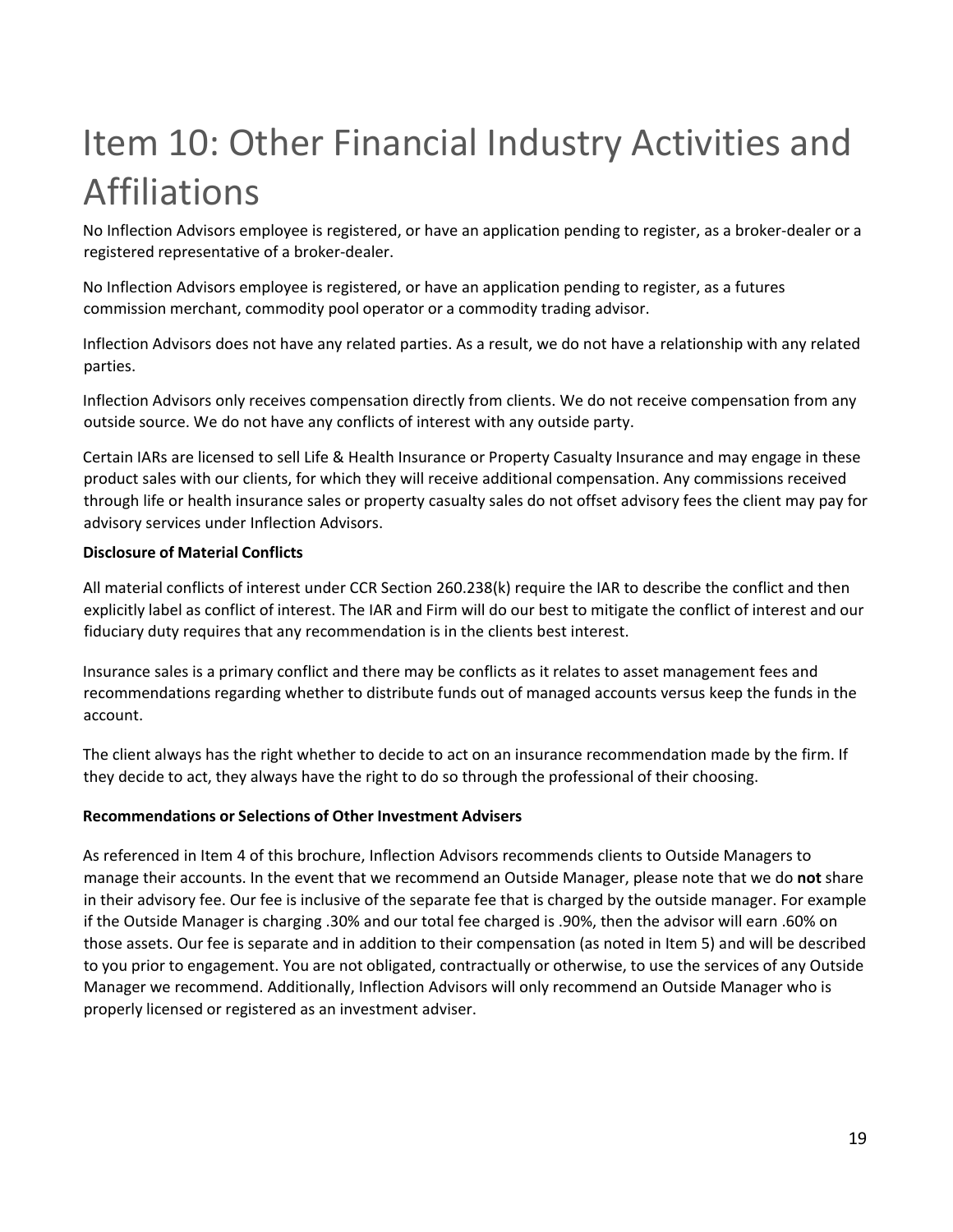# <span id="page-19-0"></span>Item 11: Code of Ethics, Participation or Interest in Client Transactions and Personal **Trading**

As a fiduciary, our firm and its associates have a duty of utmost good faith to act solely in the best interests of each client. Our clients entrust us with their funds and personal information, which in turn places a high standard on our conduct and integrity. Our fiduciary duty is a core aspect of our Code of Ethics and represents the expected basis of all of our dealings. The firm also accepts the obligation not only to comply with the mandates and requirements of all applicable laws and regulations but also to take responsibility to act in an ethical and professionally responsible manner in all professional services and activities.

### **Code of Ethics Description**

This code does not attempt to identify all possible conflicts of interest, and literal compliance with each of its specific provisions will not shield associated persons from liability for personal trading or other conduct that violates a fiduciary duty to advisory clients. A summary of the Code of Ethics' Principles is outlined below.

- Integrity Associated persons shall offer and provide professional services with integrity.
- Objectivity Associated persons shall be objective in providing professional services to clients.
- Competence Associated persons shall provide services to clients competently and maintain the necessary knowledge and skill to continue to do so in those areas in which they are engaged.
- Fairness Associated persons shall perform professional services in a manner that is fair and reasonable to clients, principals, partners, and employers, and shall disclose conflict(s) of interest in providing such services.
- Confidentiality Associated persons shall not disclose confidential client information without the specific consent of the client unless in response to proper legal process, or as required by law.
- Professionalism Associated persons' conduct in all matter shall reflect credit of the profession.
- Diligence Associated persons shall act diligently in providing professional services.

We periodically review and amend our Code of Ethics to ensure that it remains current, and we require all firm access persons to attest to their understanding of and adherence to the Code of Ethics at least annually. Our firm will provide of copy of its Code of Ethics to any client or prospective client upon request.

### **Investment Recommendations Involving a Material Financial Interest and Conflicts of Interest**

Neither our firm, its associates or any related person is authorized to recommend to a client, or effect a transaction for a client, involving any security in which our firm or a related person has a material financial interest, such as in the capacity as an underwriter, adviser to the issuer, etc.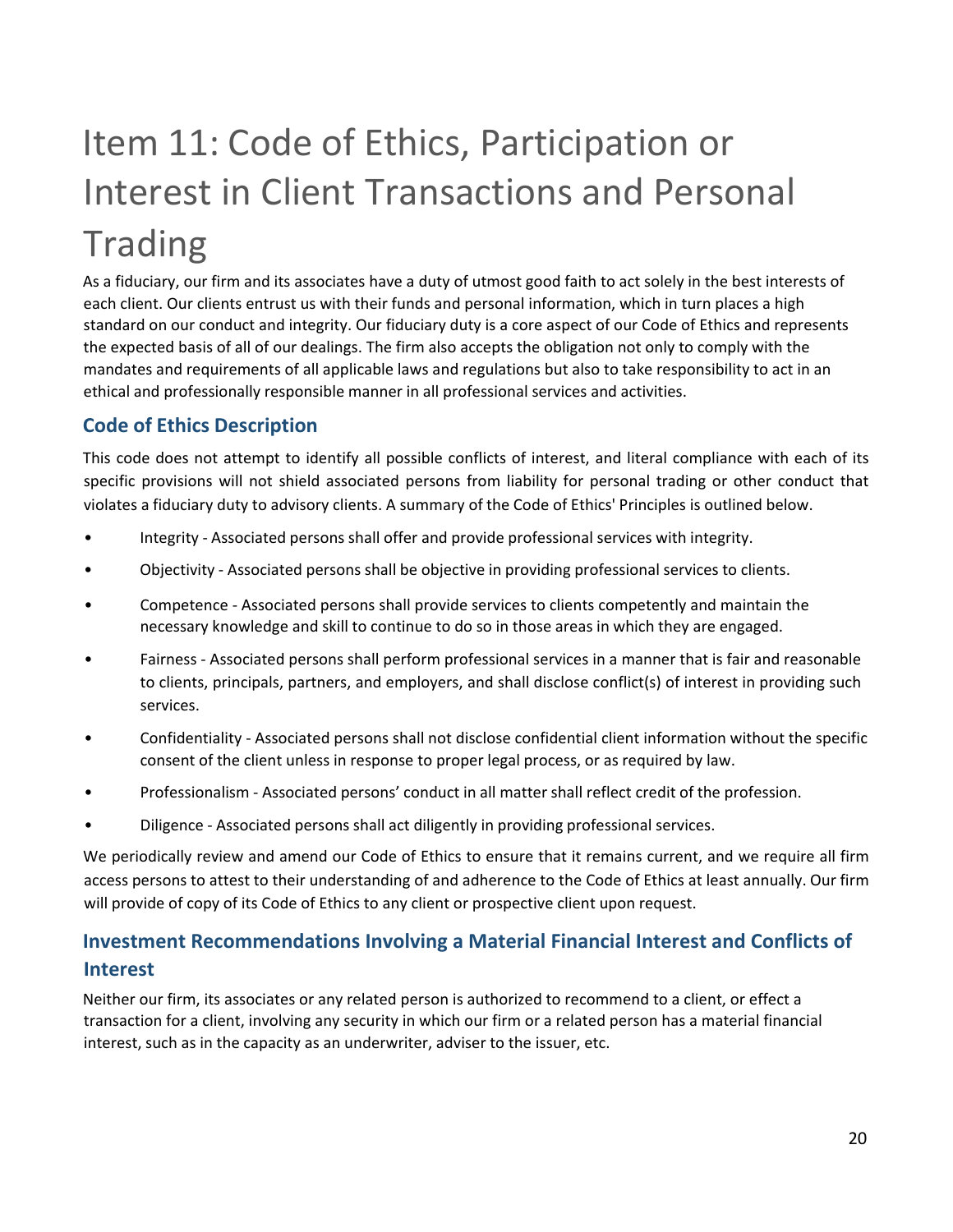### **Advisory Firm Purchase of Same Securities Recommended to Clients and Conflicts of Interest**

Our firm and its "related persons" may buy or sell securities similar to, or different from, those we recommend to clients for their accounts. In an effort to reduce and eliminate certain conflicts of interest involving the firm or personal trading, our policy may require that we restrict or prohibit associates' transactions in specific reportable securities transactions. Any exceptions or trading pre-clearance must be approved by the firm principal in advance of the transaction in an account, and we maintain the required personal securities transaction records per regulation.

The trading of our affiliated persons is prohibited to front running or disadvantaging our trading for clients.

### **Trading Securities At/Around the Same Time as Client's Securities**

From time to time, our firm or its "related persons" may buy or sell securities for themselves at or around the same time as clients. The trading of our affiliated persons is prohibited to front running or disadvantaging our trading for clients.

## <span id="page-20-0"></span>Item 12: Custodial Practices

### **Factors Used to Select Custodians**

Inflection Business Consulting Inc. d/b/a Inflection Advisors does not have any affiliation with Broker-Dealers. Specific custodian recommendations are made to client based on their need for such services. We custody accounts with TD Ameritrade Clearing, Inc.

#### **1. Research and Other Soft-Dollar Benefits**

We currently receive soft dollar benefits by nature of our relationship with TD Ameritrade Institutional, Division of TD Ameritrade, Inc., member FINRA/SIPC. The benefits we receive, and conflicts of interest are explained in the section below under "The Custodian and Brokers We Use".

#### **2. Brokerage for Client Referrals**

We receive no referrals from a broker-dealer or third party in exchange for using that broker-dealer or third party.

#### **3. Clients Directing Which Broker/Dealer/Custodian to Use**

We recommend a specific custodian for clients to use. We limit this to TD Ameritrade and Charles Schwab. By not allowing clients to choose a specific custodian, we are able to achieve most favorable execution of client transactions and this selection on your behalf is in your best interest.

### **The Custodians We Use (TD Ameritrade Institutional & Charles Schwab Institutional)**

Inflection Advisors participates in TD Ameritrade's institutional customer program and may recommend TD Ameritrade to clients for custody and brokerage services. There is no direct link between Inflection Advisors participation in the program and the investment advice it gives to its clients, although Inflection Advisors receives economic benefits through its participation in the program that are typically not available to TD Ameritrade retail investors. These benefits include the following products and services (provided without cost or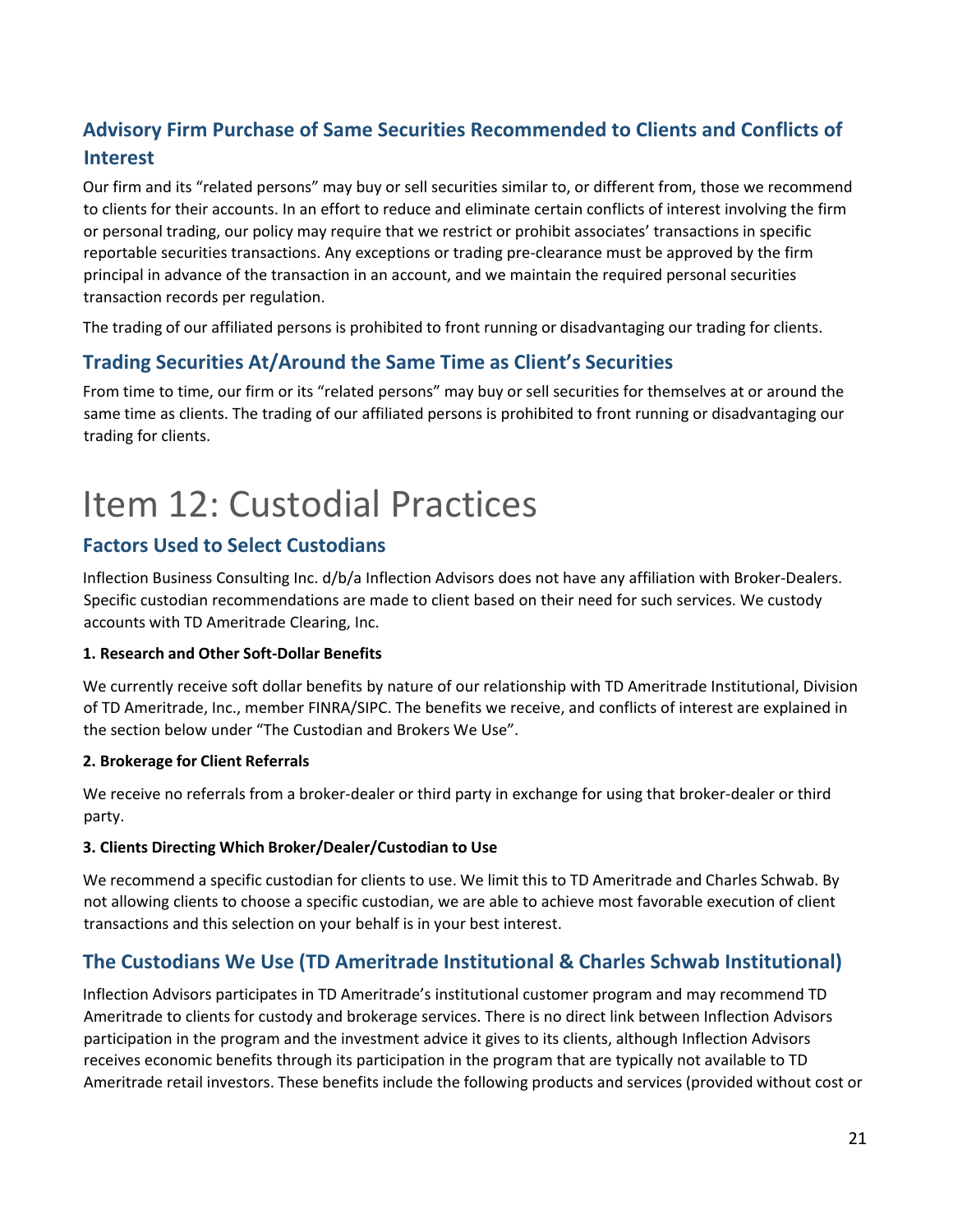at a discount): receipt of duplicate client statements and confirmations; research related products and tools; consulting services; access to a trading desk serving Inflection Advisors participants; access to block trading (which provides the ability to aggregate securities transactions for execution and then allocate the appropriate shares to client accounts); the ability to have advisory fees deducted directly from client accounts; access to an electronic communications network for client order entry and account information; access to mutual funds with no transaction fees and to certain institutional money managers; and discounts on compliance, marketing, research, technology, and practice management products or services provided to Inflection Advisors by third party vendors. TD Ameritrade may also have paid for business consulting and professional services received by Inflection Advisors related persons. Some of the products and services made available by TD Ameritrade through the program may benefit Inflection Advisors but may not benefit its client accounts. These products or services may assist Inflection Advisors in managing and administering client accounts, including accounts not maintained at TD Ameritrade. Other services made available by TD Ameritrade are intended to help Inflection Advisors manage and further develop its business enterprise. The benefits received by Inflection Advisors or its personnel through participation in the program do not depend on the amount of brokerage transactions directed to TD Ameritrade. As part of its fiduciary duties to clients, Inflection Advisors endeavors at all times to put the interests of its clients first. Clients should be aware, however, that the receipt of economic benefits by Inflection Advisors or its related persons in and of itself creates a conflict of interest and may indirectly influence Inflection Advisors choice of TD Ameritrade for custody and brokerage services. We believe our requirement that our clients use TD as their custodian will be in the clients best interest based on the fees TD charges and the services it provides.

### **Aggregating (Block) Trading for Multiple Client Accounts**

Outside Managers used by Inflection Advisors may block client trades at their discretion. Their specific practices are further discussed in their ADV Part 2A, Item 12.

We utilize block trading across multiple accounts and use the trading team at TD Ameritrade to execute these block trades. These trades do not provide any preferential treatment to any specific account.

## <span id="page-21-0"></span>Item 13: Review of Accounts

Client accounts with the Investment Management Service will be reviewed regularly on a quarterly basis by Gregory Karis, CEO and CCO. The account is reviewed with regards to the client's investment policies and risk tolerance levels. Events that may trigger a special review would be unusual performance, addition or deletions of client imposed restrictions, excessive draw-down, volatility in performance, or buy and sell decisions from the firm or per client's needs.

Clients will receive trade confirmations from the broker(s) for each transaction in their accounts as well as monthly or quarterly statements and annual tax reporting statements from their custodian showing all activity in the accounts, such as receipt of dividends and interest.

Inflection Advisors will provide written reports to clients upon request. We urge clients to compare these "reports" and invoices they receive from us against the account statements they receive from the custodian and promptly notify us of any discrepancies. As a fiduciary I'm obligated to complete an annual review that will probe and engage the client to ensure we have as much information as possible to properly manage your investment accounts.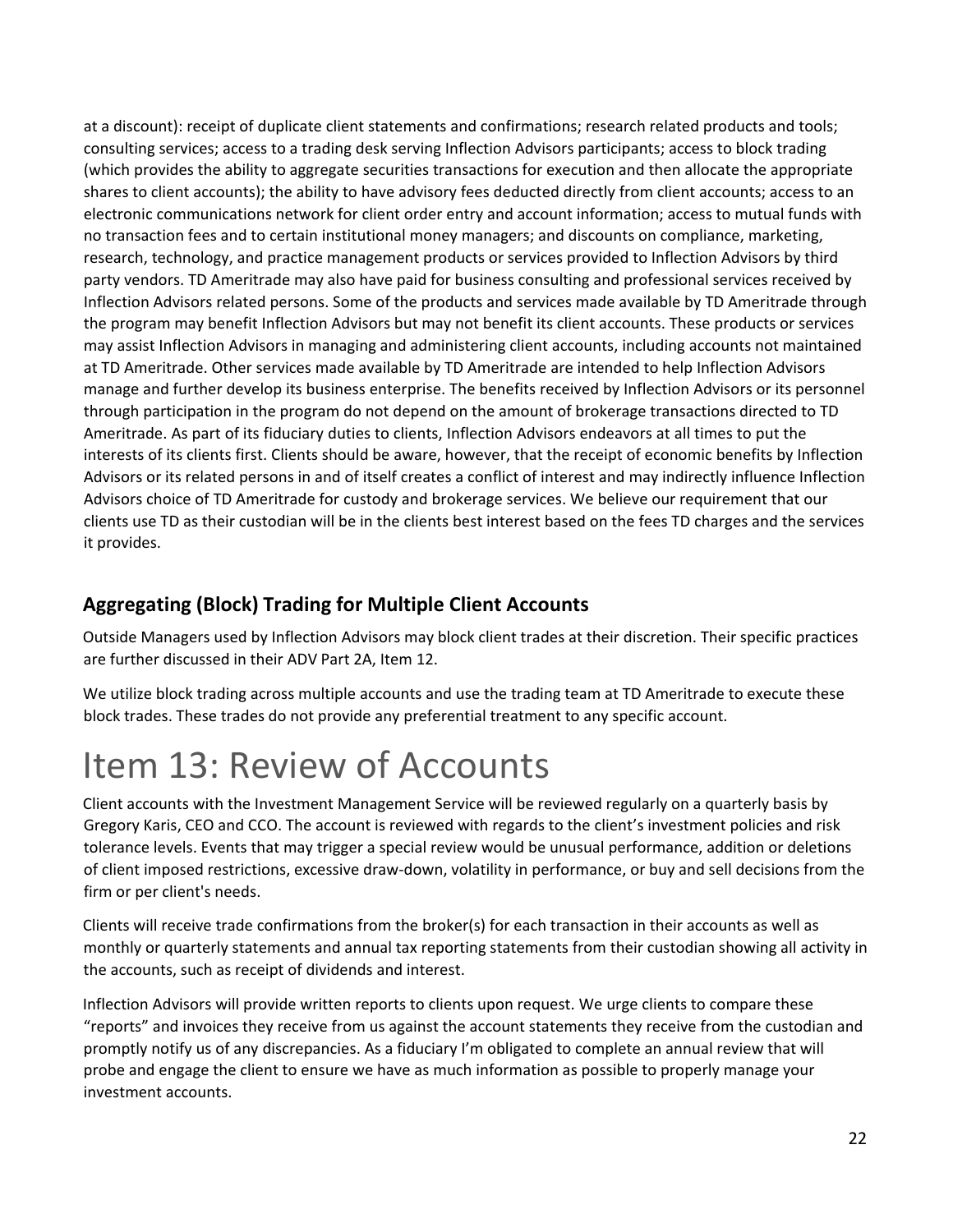# <span id="page-22-0"></span>Item 14: Client Referrals and Other Compensation

Other than, the benefits from TD described above, we receive a non-economic benefit from TD Ameritrade in the form of the support products and services it makes available to us and other independent investment advisors whose clients maintain their accounts at TD Ameritrade. These products and services, how they benefit us, and the related conflicts of interest are described above (see Item 12—Custodial Practices). The availability to us of TD Ameritrade's products and services is not based on us giving particular investment advice, such as buying particular securities for our clients.

We do not receive any economic benefit, directly or indirectly, from any third party for advice rendered to our clients. Nor do we, directly or indirectly, compensate any person who is not advisory personnel for client referrals.

## <span id="page-22-1"></span>Item 15: Custody

Inflection Advisors does not accept custody of client funds except in the instance of withdrawing client fees.

For client accounts in which Inflection Advisors directly debits their advisory fee:

- i. Inflection Advisors will send a copy of its invoice to the custodian at the same time that it sends the client a copy.
- ii. The custodian will send at least quarterly statements to the client showing all disbursements for the account, including the amount of the advisory fee.
- iii. The client will prove written authorization to Inflection Advisors, permitting them to be paid directly for their accounts held by the custodian.
- iv. Clients should receive at least quarterly statements from the custodian that holds and maintains client's investment assets. We urge clients to compare these "reports" and invoices they receive from us against the account statements they receive from the custodian and promptly notify us of any discrepancies. As a fiduciary I'm obligated to complete an annual review that will probe and engage the client to ensure we have as much information as possible to properly manage your investment accounts.

## <span id="page-22-2"></span>Item 16: Investment Discretion

For those client accounts where we provide investment management services, we require discretion over client accounts with respect to securities to be bought and sold and the amount of securities to be bought and sold. Investment discretion is explained to clients in detail when an advisory relationship has commenced. At the start of the advisory relationship, the client will execute a Limited Power of Attorney, which will grant our firm discretion over the account. As mentioned above in Item 12, We require specific custodians for clients to use. We maintain discretion over and have authority to decide which sub-investment advisers to retain on behalf of the client. Additionally, the discretionary relationship will be outlined in the advisory contract and signed by the client.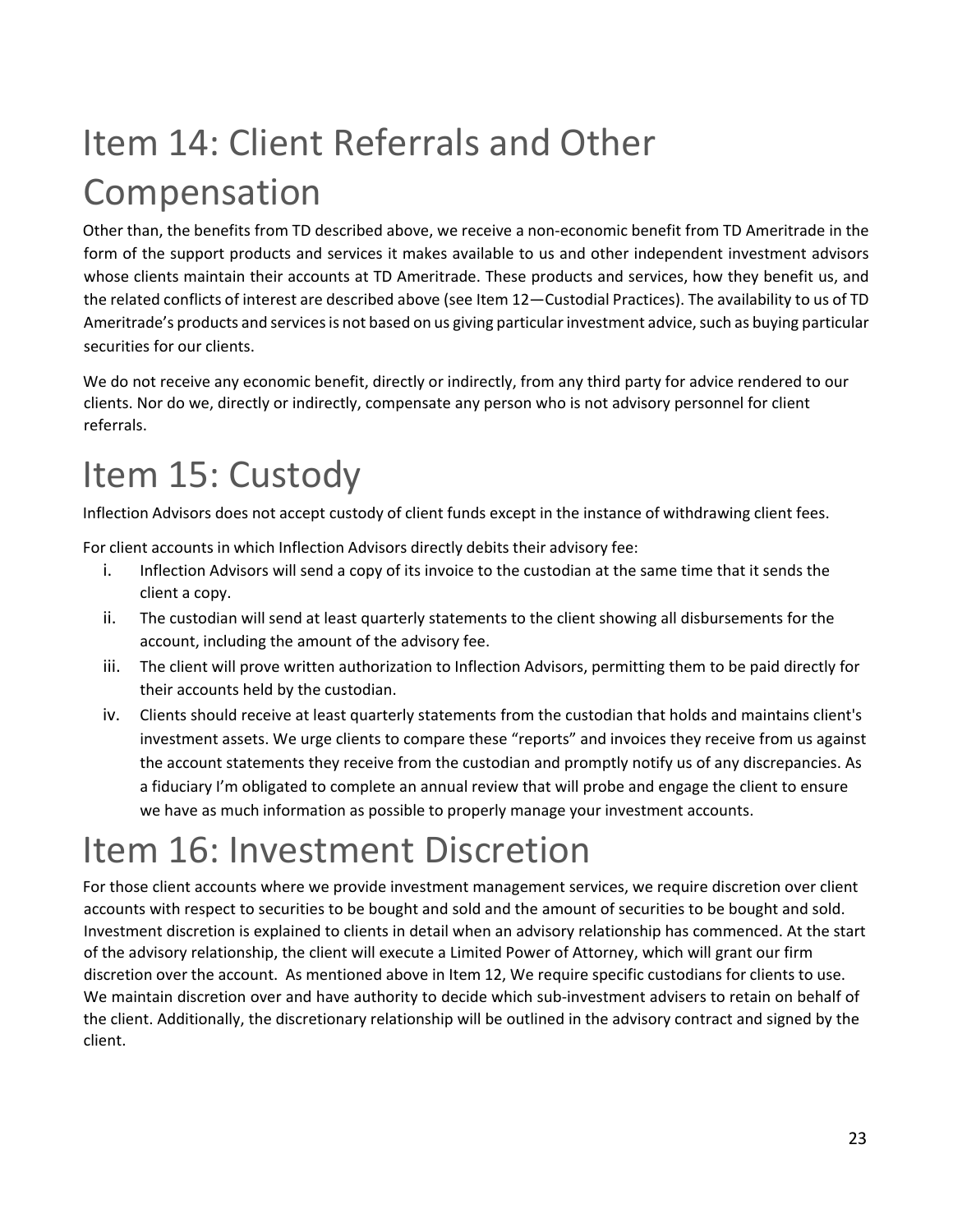# <span id="page-23-0"></span>Item 17: Voting Client Securities

We do not vote Client proxies. Therefore, Clients maintain exclusive responsibility for: (1) voting proxies, and (2) acting on corporate actions pertaining to the Client's investment assets. The Client shall instruct the Client's qualified custodian to forward to the Client copies of all proxies and shareholder communications relating to the Client's investment assets. If the client would like our opinion on a particular proxy vote, they may contact us at the number listed on the cover of this brochure.

In most cases, you will receive proxy materials directly from the account custodian. However, in the event we were to receive any written or electronic proxy materials, we would forward them directly to you by mail, unless you have authorized our firm to contact you by electronic mail, in which case, we would forward you any electronic solicitation to vote proxies.

## <span id="page-23-1"></span>Item 18: Financial Information

Registered Investment Advisers are required in this Item to provide you with certain financial information or disclosures about our financial condition. We have no financial commitment that impairs our ability to meet contractual and fiduciary commitments to clients, and we have not been the subject of a bankruptcy proceeding.

We do not have custody of client funds or securities or require or solicit prepayment of more than \$500 in fees per client six months in advance.

# Item 19: Requirements for State-Registered Advisers

### **Gregory Karis**

Born: 1987

### **Educational Background**

- 2009 Bachelor of Science Business Administration, Emphasis: Entrepreneurship, CSU Channel Islands
- UCLA Extension CFP Program –Planned Fall 2021 Exam

### **Business Experience**

• 05/2017 – Present, Inflection Business Consulting Inc. d/b/a Inflection Advisors, CEO and **CCO**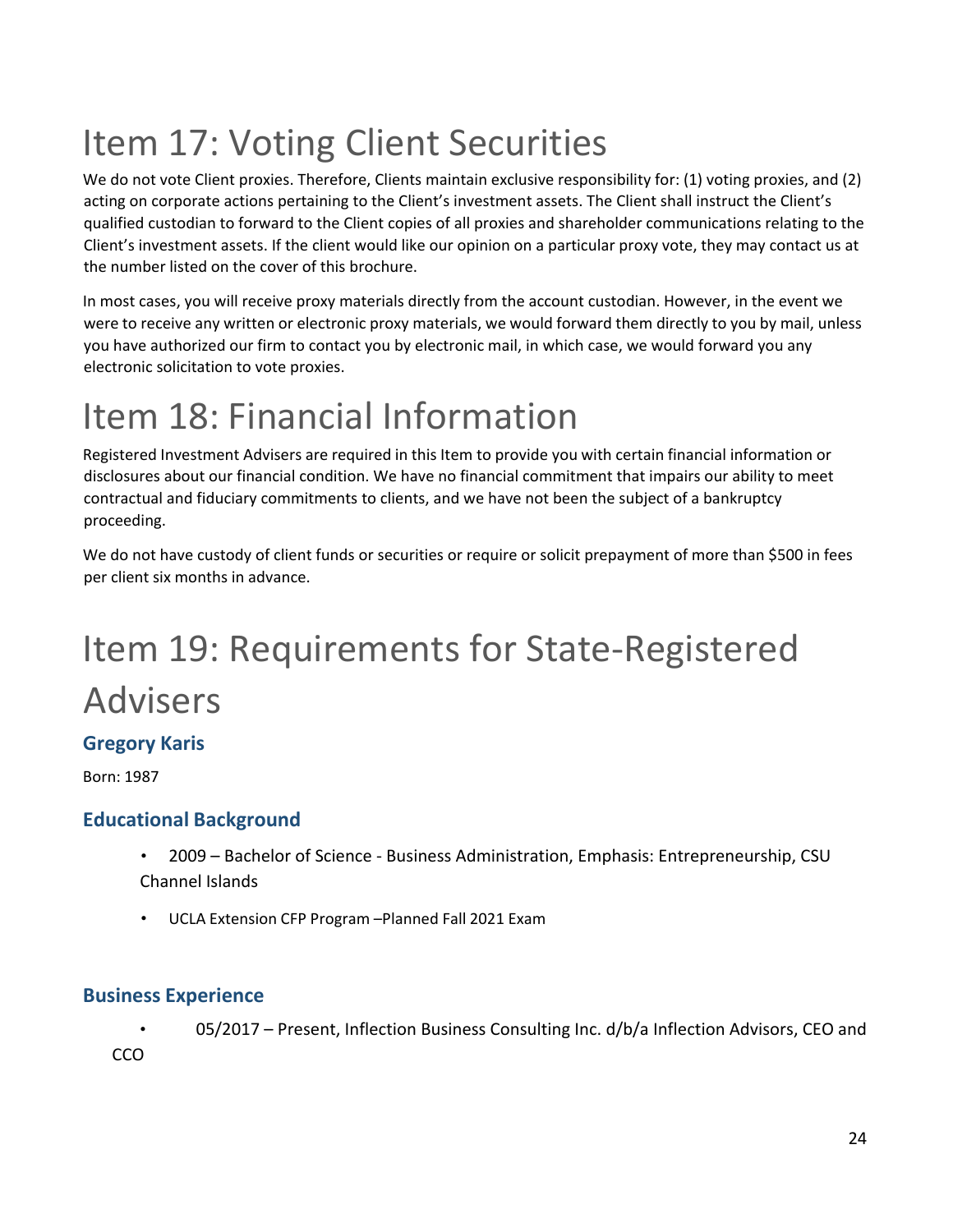• 11/2013 - 05/2017, MassMutual & MML Investor Services, Investment Advisor Representative

- 03/2013 11/2013, Extended Travel/ Unemployed
- 09/2009 03/2013, Curvature Formerly Network Hardware Resale, Sales Executive
- 03/2009 09/2009, Waterproof Electronics, CEO/Co-owner
- 08/2005 05/2009, CSU Channel Islands, Student

### **Professional Designations & Licensing**

**Resident Insurance Producer License - Life-Only, Accident and Health, Variable Contracts Resident Insurance Producer License – Property and Casualty Insurance**

### **Other Business Activities**

Gregory Karis is currently an independent insurance agent engaging in insurance sales with multiple carriers. This activity accounts for about 20% of his time. Some insurance business will be referred to MFE Insurance Brokerage. The firm has a mutually beneficial relationship referring clients on a regular basis.

All material conflicts of interest under CCR Section 260.238(k) require the IAR to describe the conflict and then explicitly label as conflict of interest. The IAR and Firm will do our best to mitigate the conflict of interest and our fiduciary duty requires that any recommendation is in the client's best interest.

Insurance sales is a primary conflict and there may be conflicts as it relates to asset management fees and recommendations regarding whether to distribute funds out of managed accounts versus keep the funds in the account.

The client always has the right whether to decide to act on an insurance recommendation made by the firm. If they decide to act, they always have the right to do so through the professional of their choosing.

### **Performance Based Fees**

Inflection Advisors is not compensated by performance-based fees.

### **Material Disciplinary Disclosures**

When applying for my CA life, health, disability insurance license I inadvertently checked the box "no" instead of "yes" when asked about whether or not I had been convicted of a misdemeanor. The CA Division of Insurance did not provide me an opportunity to correct the application. Instead, they issued an Order to Deny my (unrestricted) insurance license, which stated I "knowingly and willfully made a misstatement" on my application, and simultaneously issued to me a "restricted" license for a short time. The restriction being, to follow the rules. The incident in question occurred while I was a young college student. I received two separate tickets and unbeknownst to me, one of them was listed on my record as a misdemeanor rather than just a ticket.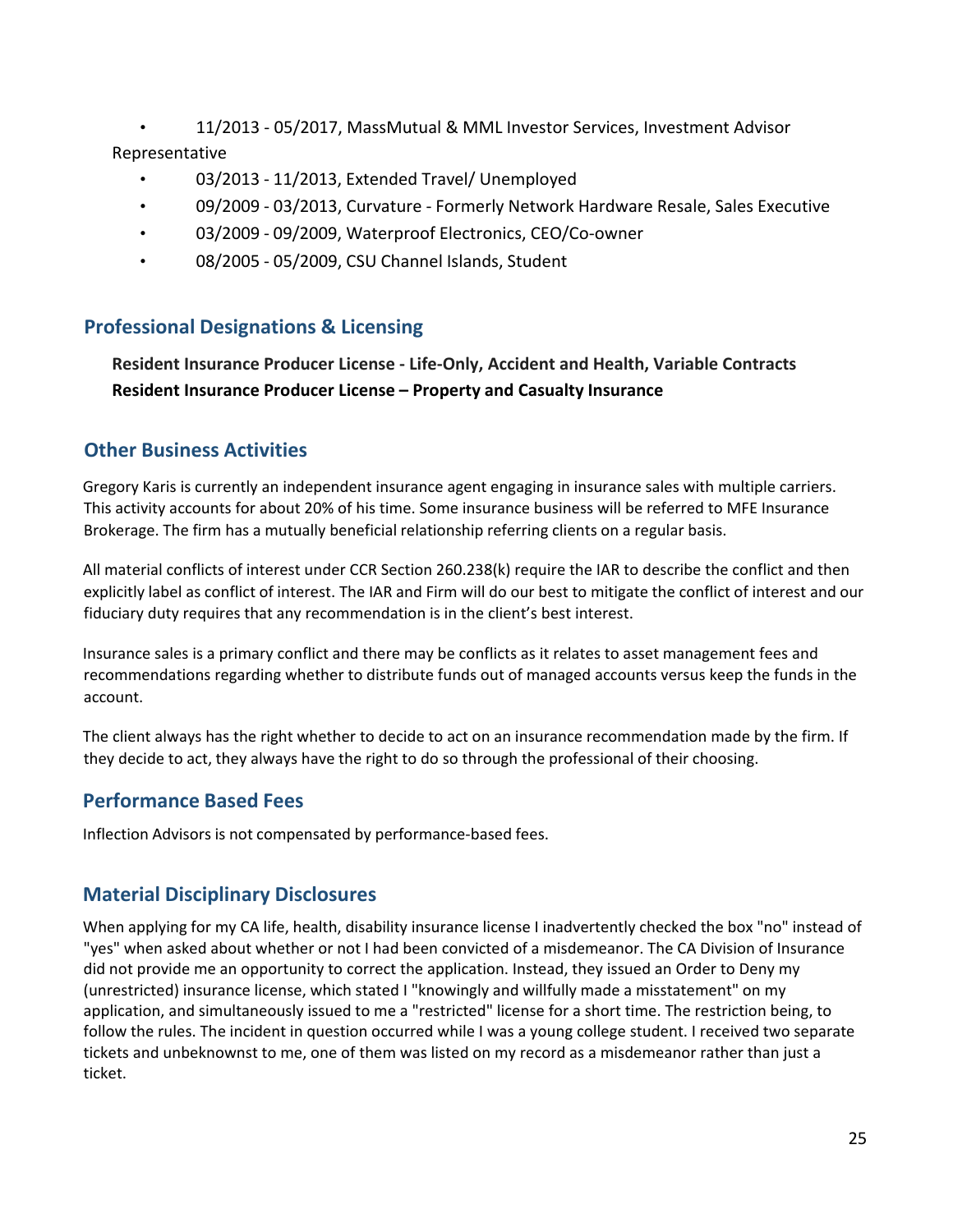This caused concern at MML based on FINRA communications. I was allowed to voluntarily resign, but MML instead marked my Form (here) as "discharged". This was unfortunate and quite surprising. CA Division of insurance did approve a restricted license for a short time, later removing the restriction. This was all due to an unfortunate omission on my insurance application. I was unrepresented and not provided advice or counsel in this process. The State of CA eventually removed the "restriction" from my insurance license on 3/13/2015 and MML did rehire me.

### **Material Relationships That Management Persons Have With Issuers of Securities**

Inflection Business Consulting Inc. d/b/a Inflection Advisors, nor Gregory Karis, have any relationship or arrangement with issuers of securities.

### **Additional Compensation**

Gregory Karis does not receive any economic benefit from any person, company, or organization, in exchange for providing clients advisory services through Inflection Advisors.

### **Requirements for State Registered Advisers**

Refer to *Item 9: Disciplinary Information* for information regarding the enforcement action taken against Mr. Karis by the State of California Department of Insurance.

#### **Conflicts of Interest**

Pursuant to California Code of Regulations Section 260.238 (k) any material conflicts of interest regarding the investment adviser, its representatives or any of its employees are disclosed to the client prior to entering into any Advisory or Financial Planning Agreement.

#### **Business Continuity Plan**

Inflection Advisors Financial maintains a written Business Continuity Plan that identifies procedures related to an emergency or significant business disruptions, including death of the investment adviser or any of its representatives.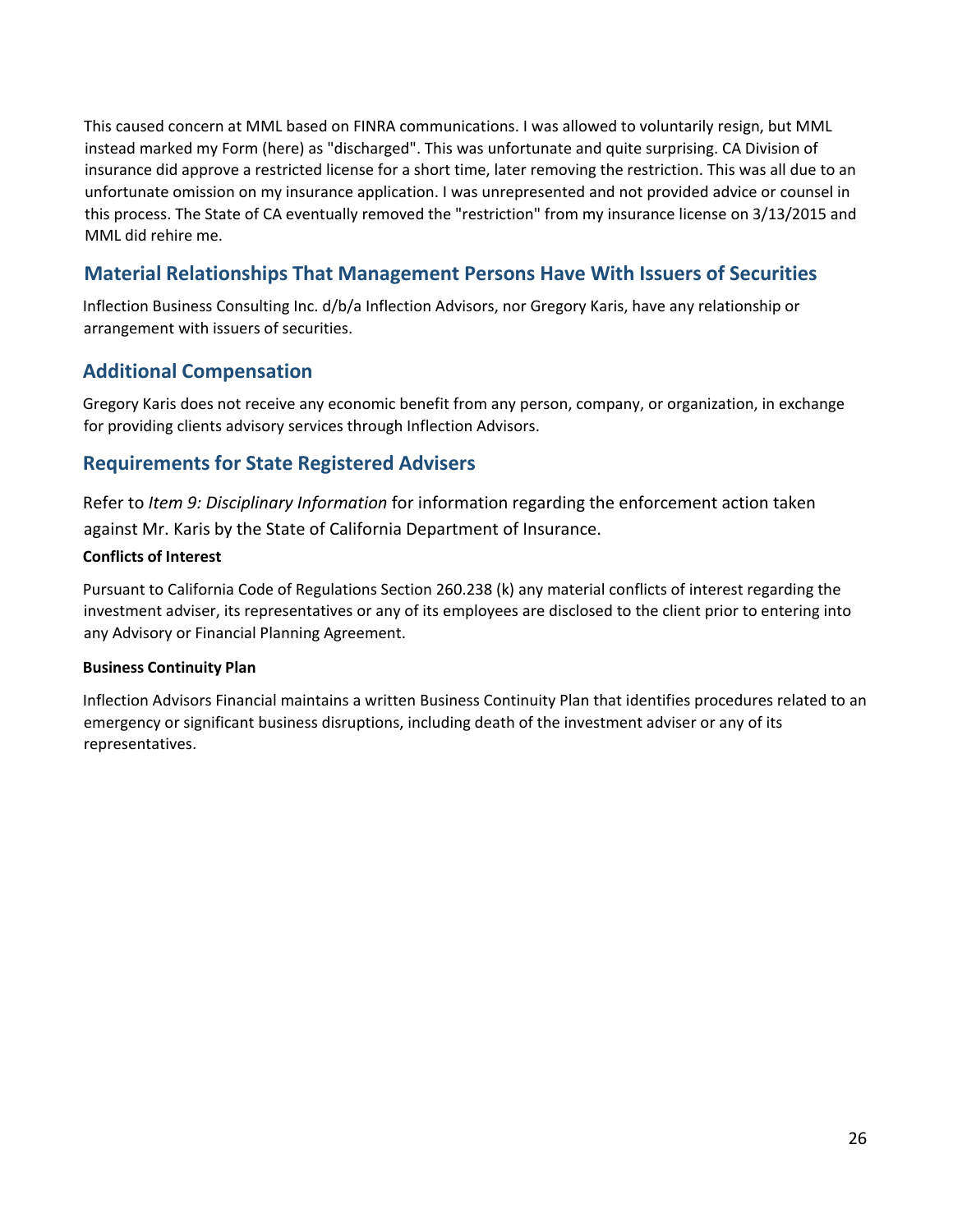### <span id="page-26-0"></span>Form ADV Part 2B – Brochure Supplement Gregory J Karis Inflection Business Consulting Inc. d/b/a Inflection Advisors

Primary Office Location: Branch Office Location: 1019 E 4<sup>th</sup> Place, Floor 4 5407 Ben Park Circle Los Angeles, CA 90013 Parker, CO 80134 (424) 326-3093

Dated February 25, 2021

### **Gregory Karis - Individual CRD# 6336167**

### CEO, and Chief Compliance Officer

This brochure supplement provides information about Gregory Karis that supplements the Inflection Business Consulting Inc. d/b/a Inflection Advisors ("Inflection Advisors") brochure. A copy of that brochure precedes this supplement. Please contact Gregory Karis if the Inflection Advisors brochure is not included with this supplement or if you have any questions about the contents of this supplement.

Additional information about Gregory Karis is available on the SEC's website a[t www.adviserinfo.sec.gov](http://www.adviserinfo.sec.gov/) which can be found using the identification number 6336167

# Item 2: Educational Background and Business Experience

### **Gregory Karis**

Born: 1987

### **Educational Background**

- 2009 Bachelor of Science Business Administration, Emphasis: Entrepreneurship, Minor in Economics at CSU Channel Islands
- UCLA Extension CFP Program Fall 2021 exam date

### **Business Experience**

• 05/2017 – Present, Inflection Business Consulting Inc. d/b/a Inflection Advisors, CEO and CCO

• 11/2013 - 05/2017, MassMutual & MML Investor Services, Investment Advisor Representative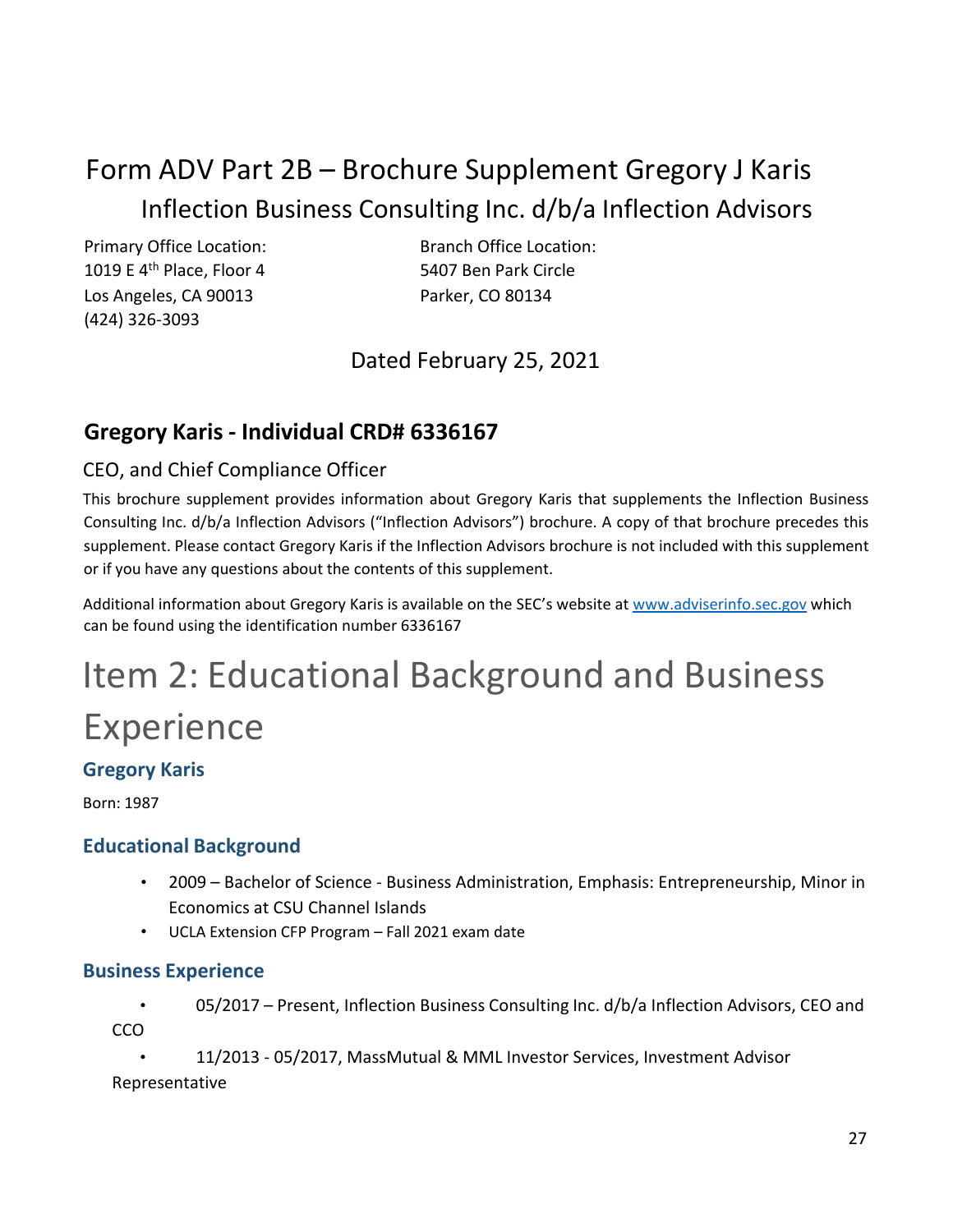- 03/2013 11/2013, Extended Travel/ Unemployed
- 09/2009 03/2013, Curvature Formerly Network Hardware Resale, Sales Executive
- 03/2009 09/2009, Waterproof Electronics, CEO/Co-owner
- 08/2005 05/2009, CSU Channel Islands, Student

### **Professional Designations & Licensing**

**Resident Insurance Producer License - Life-Only, Accident and Health, Variable Contracts Resident Insurance Producer License – Property and Casualty Insurance**

## Item 3: Disciplinary Information

### **State Regulatory Enforcement Action:**

When applying for my CA life, health, disability insurance license I inadvertently checked the box "no" instead of "yes" when asked about whether or not I had been convicted of a misdemeanor. The CA Division of Insurance did not provide me an opportunity to correct the application. Instead, they issued an Order to Deny my (unrestricted) insurance license, which stated I "knowingly and willfully made a misstatement" on my application, and simultaneously issued to me a "restricted" license for a short time. The restriction being, to follow the rules. The incident in question occurred while I was a young college student. I received two separate tickets and unbeknownst to me, one of them was listed on my record as a misdemeanor rather than just a ticket.

This caused concern at MML based on FINRA communications. I was allowed to voluntarily resign, but MML instead marked my Form (here) as "discharged". This was unfortunate and quite surprising. CA Division of insurance did approve a restricted license for a short time, later removing the restriction. This was all due to an unfortunate omission on my insurance application. I was unrepresented and not provided advice or counsel in this process. The State of CA eventually removed the "restriction" from my insurance license on 3/13/2015 and MML did rehire me.

### Item 4: Other Business Activities

Gregory Karis is currently an independent insurance agent engaging in insurance sales with multiple carriers. This activity accounts for about 10% of his time. Future insurance business will be referred to MFE Insurance Brokerage.

## Item 5: Additional Compensation

Gregory Karis does not receive any economic benefit from any person, company, or organization, in exchange for providing clients advisory services through Inflection Advisors.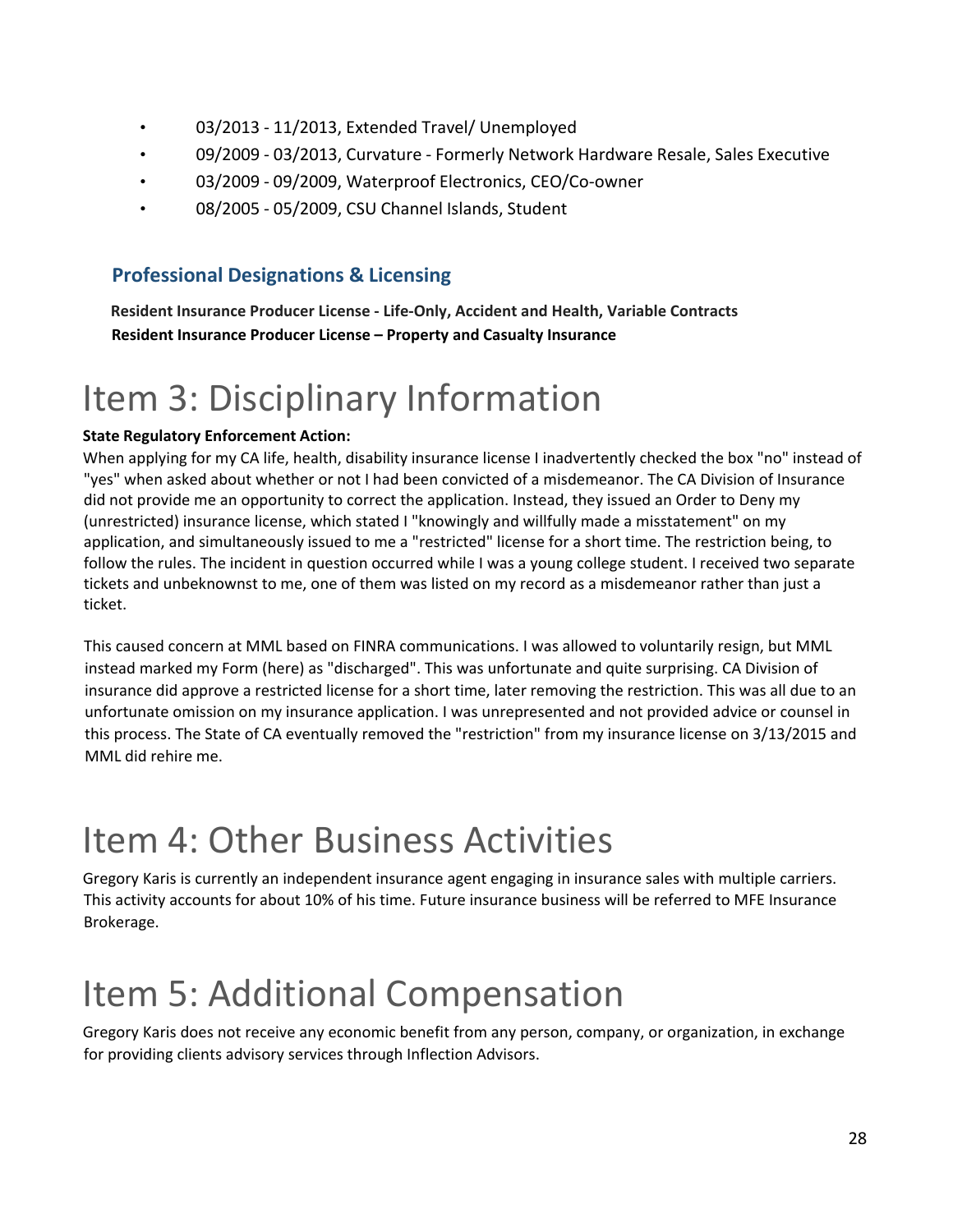## Item 6: Supervision

Gregory Karis, as CEO and Chief Compliance Officer of Inflection Advisors, is responsible for supervision. He/She may be contacted at the phone number on this brochure supplement.

## Item 7: Requirements for State Registered Advisers

State Regulatory Enforcement Action:

Gregory Karis was fined by the Department of Insurance for failure to disclose previous misdemeanor that was on his record from 2009 and 2010. He was issued a restricted insurance license in 2014, and was granted an unrestricted license in 2015. In September 2014, when filing his initial Form U4, FINRA determined that Mr. Karis was statutorily disqualified based on the California Department of Insurance order granting him a restricted license. This led to the voluntary termination of his employment with MML Investors Services until he later accepted the terms of the Department of Insurance and agreed to the allegations set forth by the DOI, and paid a fine of \$790 and was then granted the restricted license. Gregory was able to be obtain the unrestricted insurance license in March 2015 from the California Department of Insurance. Upon obtaining the unrestricted insurance license and reapplying with MML Investors Services, FINRA moved Gregory from disqualified to Tier 3, and Gregory Karis was then able to pass the Series 7 & Series 66 Examinations and become a fully licensed registered representative in the state of California.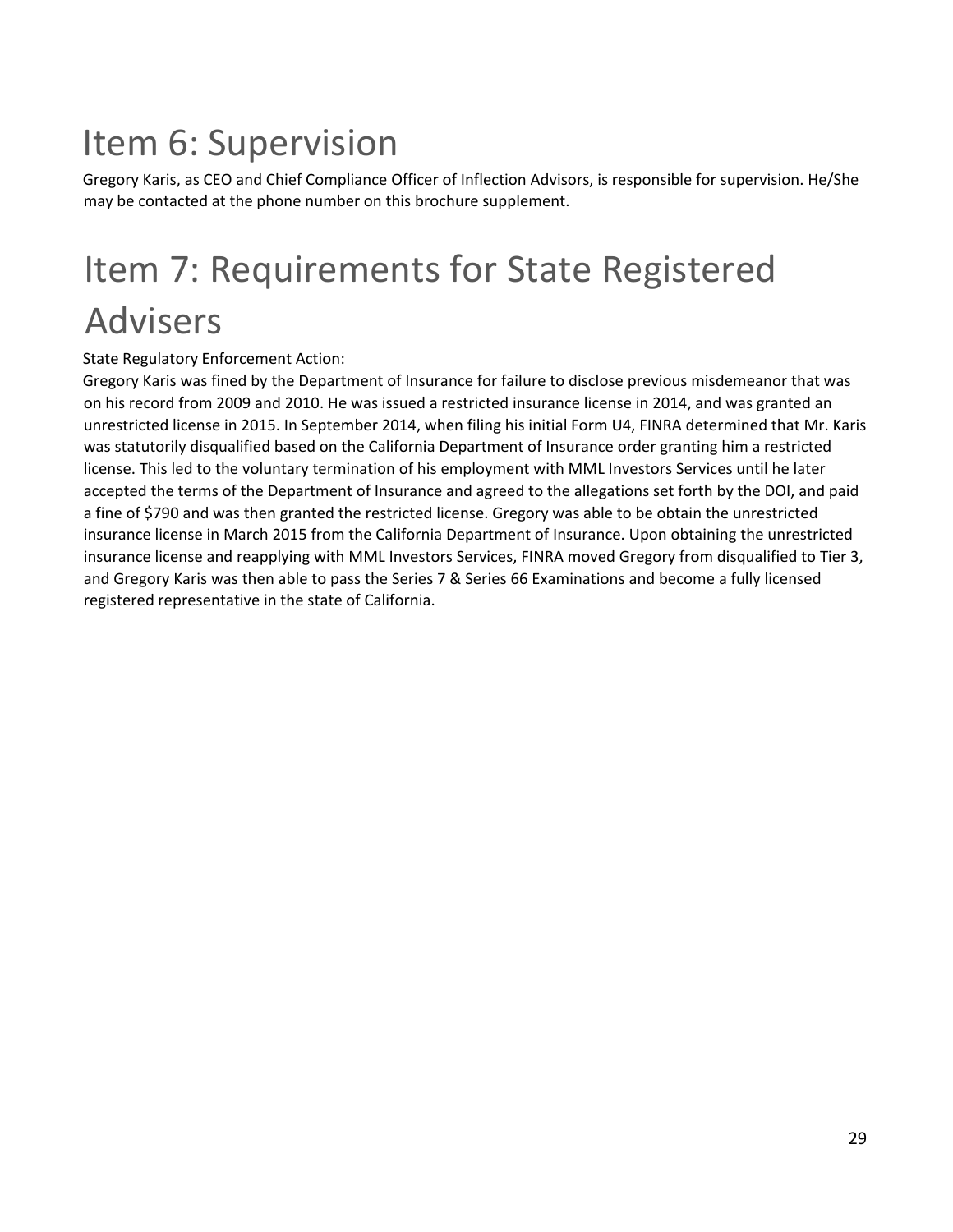## <span id="page-29-0"></span>Form ADV Part 2B – Brochure Supplement for Russell W Telfer

### Inflection Business Consulting Inc. d/b/a Inflection Advisors

1019 E 4<sup>th</sup> Place, Floor 4 5407 Ben Park Circle Los Angeles, CA 90013 Parker, CO 80134 (424) 326-3093

Primary Office Location: Branch Office Location:

### Dated February 25, 2021

### **Russell W Telfer - Individual CRD# 7111199**

### Investment Advisor Representative (IAR)

This brochure supplement provides information about Russell Telfer that supplements the Inflection Business Consulting Inc. d/b/a Inflection Advisors ("Inflection Advisors") brochure. A copy of that brochure precedes this supplement. Please contact the CCO, Gregory Karis if the Inflection Advisors brochure is not included with this supplement or if you have any questions about the contents of this supplement.

### Russell is now located in Colorado and is registered in the state of Colorado and California through each state regulatory agency.

Additional information about Russell Telfer is available on the SEC's website a[t www.adviserinfo.sec.gov](http://www.adviserinfo.sec.gov/) which can be found using the identification number 7111199

# Item 2: Educational Background and Business Experience

### **Russell Telfer**

Born: 1994

### **Educational Background**

• 2016 – Bachelor of Business Administration, Finance, Entrepreneurial Studies, Carthage College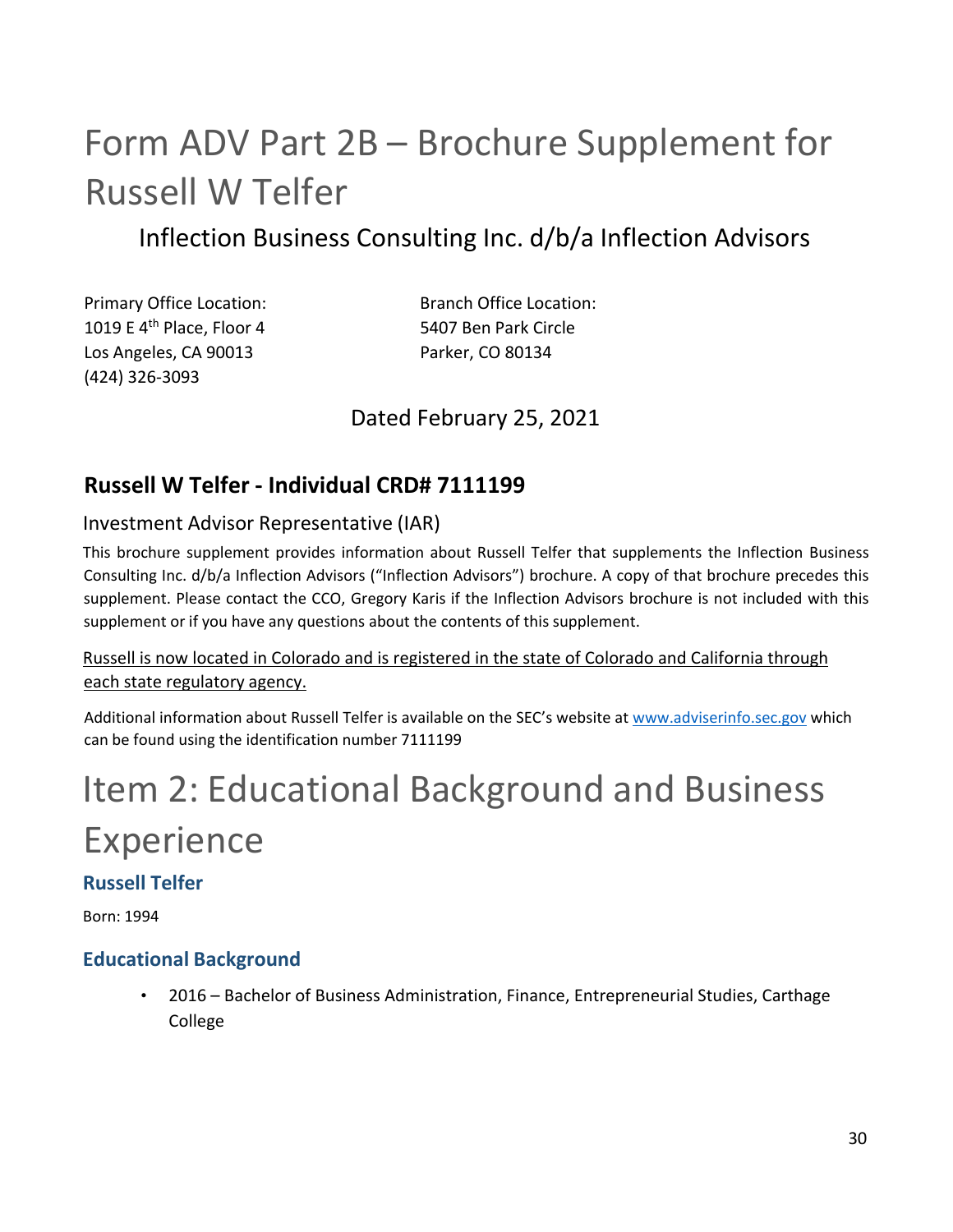### **Business Experience**

- 10/2019 Present, Inflection Business Consulting Inc. d/b/a Inflection Advisors, Investment Advisor Representative (IAR)
	- 08/2019 10/2019, California Public Safety Administrators, Field Service Manager
	- 06/2019 08/2019, Cambridge Investment Research, Inc, Registered Representative
	- 11/2012 12/2017, Penn Mutual Licensed insurance agent
	- 01/2018 03/2019, Aflac Insurance broker
	- 09/2014 05/2016, Toastie's Gourmet Toast LLC Owner, Director of Corporate Sales

### **Professional Designations & Licensing**

**Resident Insurance Producer License - Life-Only, Accident and Health, Variable Contracts**

## Item 3: Disciplinary Information

### **State Regulatory Enforcement Action:**

Russell W Telfer has not been involved in a disclosure event where he was found liable in any civil, self regulatory organization, or administrative proceeding; and has not been the subject of a bankruptcy petition.

## Item 4: Other Business Activities

Russell W Telfer is currently an independent insurance agent engaging in insurance sales with multiple carriers. This activity accounts for about 10% of his time.

## Item 5: Additional Compensation

Russell Telfer does not receive any economic benefit from any person, company, or organization, in exchange for providing clients advisory services through Inflection Advisors.

## Item 6: Supervision

Gregory Karis, as CEO and Chief Compliance Officer of Inflection Advisors, is responsible for supervision. He/She may be contacted at the phone number on this brochure supplement. (424) 326-3093

# Item 7: Requirements for State Registered Advisers

State Regulatory Enforcement Action: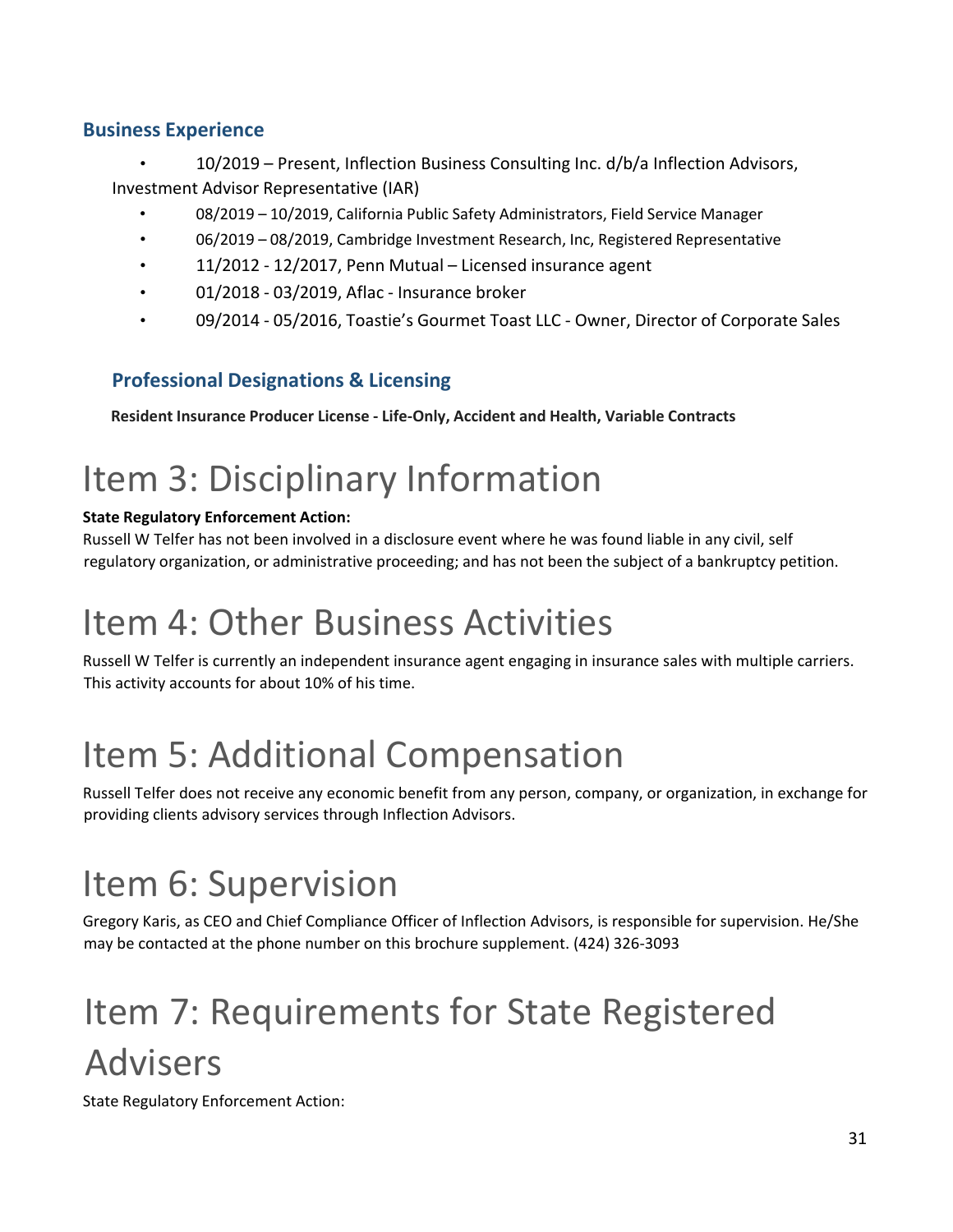Russell W Telfer has not been involved in a disclosure event where he was found liable in any civil, self regulatory organization, or administrative proceeding; and has not been the subject of a bankruptcy petition.